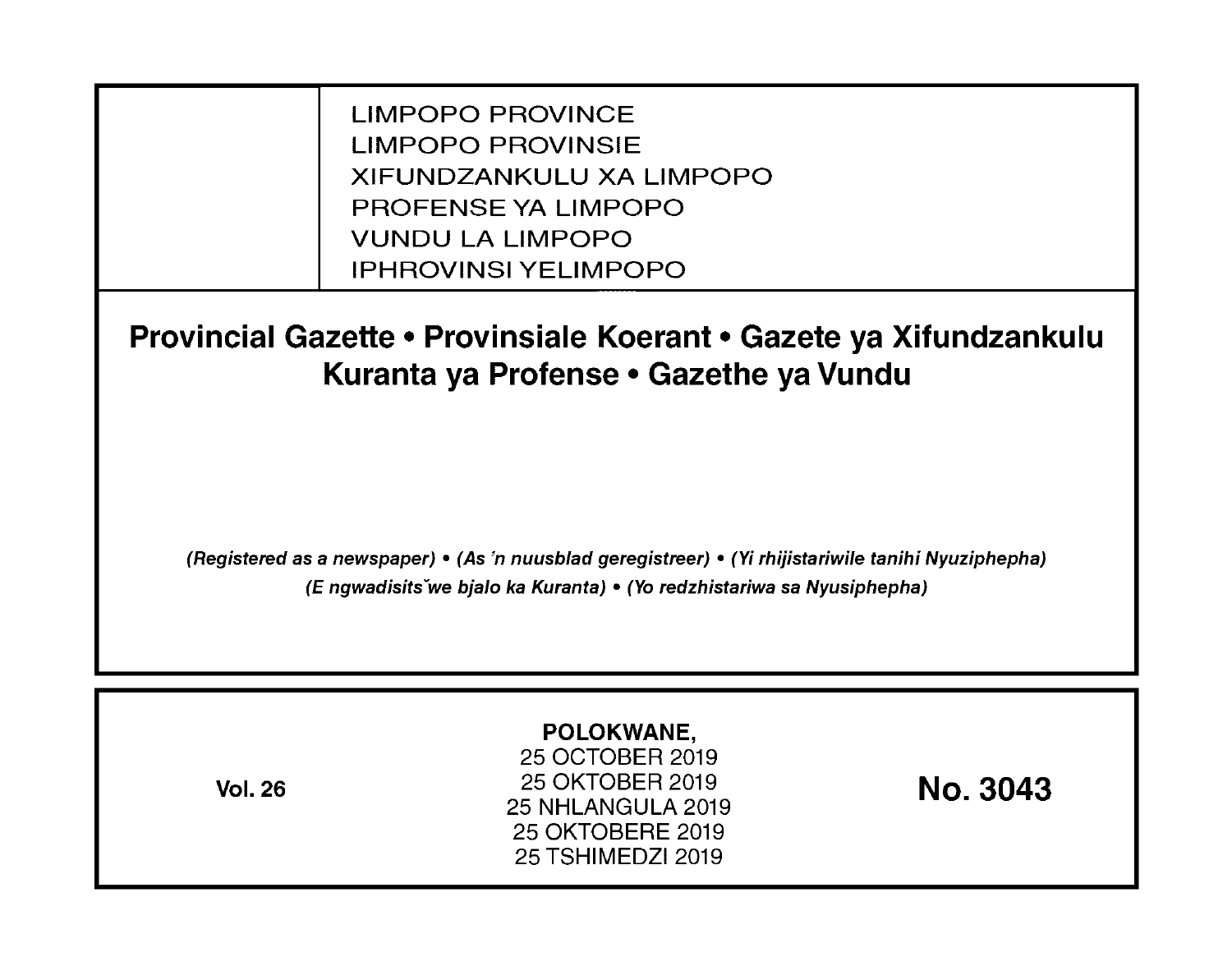$\Box$ 

 $\tilde{\phantom{a}}$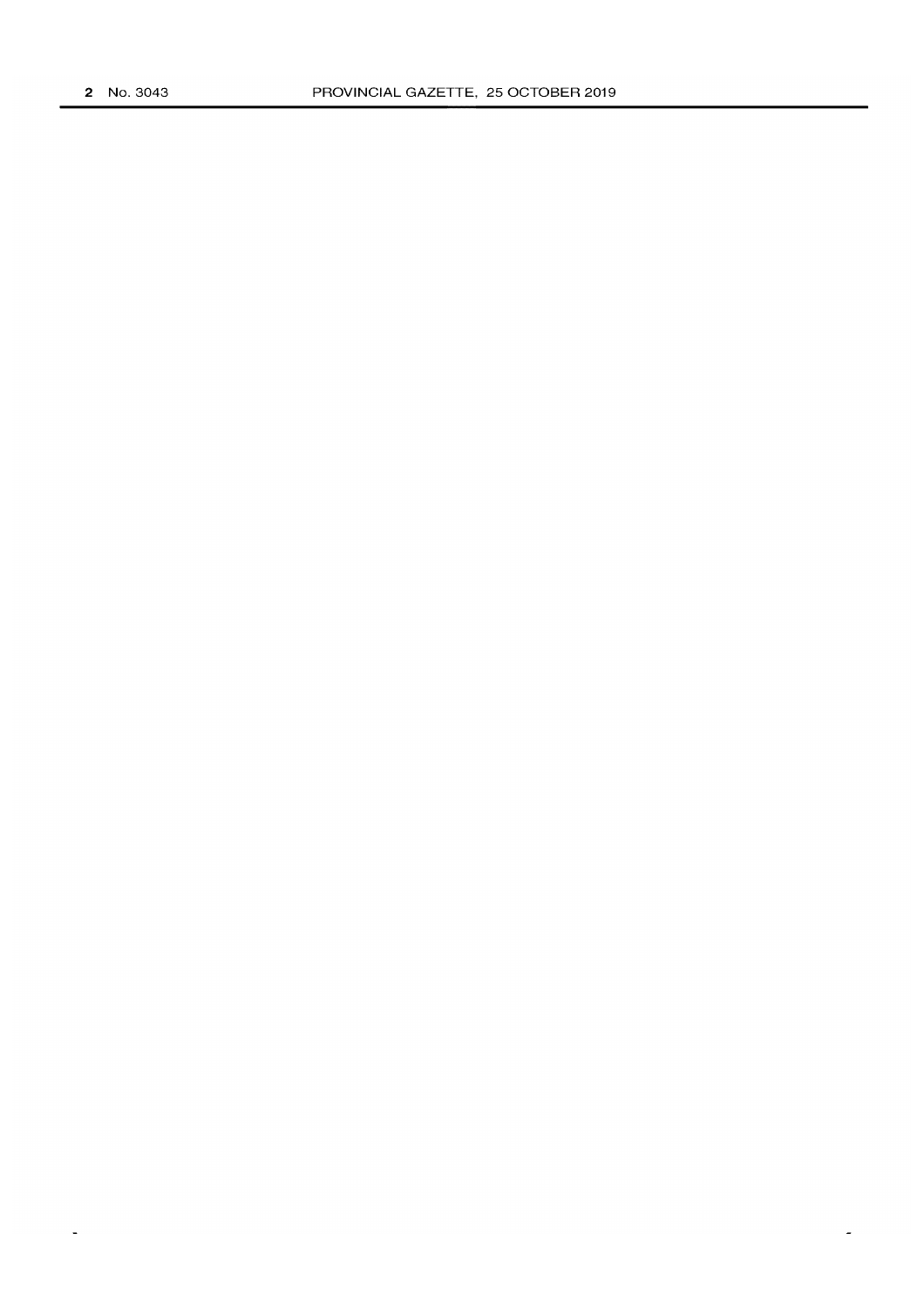# **CONTENTS**

|     |                                                                                                                                                                                                                  | Gazette | Page            |
|-----|------------------------------------------------------------------------------------------------------------------------------------------------------------------------------------------------------------------|---------|-----------------|
|     |                                                                                                                                                                                                                  | No.     | No.             |
|     | <b>GENERAL NOTICES • ALGEMENE KENNISGEWINGS</b>                                                                                                                                                                  |         |                 |
| 112 | The Collins Chabane Spatial Planning and Land Use Management Bylaw, 2019: Stand No. 11, situated at                                                                                                              | 3043    | 12 <sup>2</sup> |
| 113 | Collins Chabane Spatial Planning and Land Use Management By-law, 2019: Amendment Schemes                                                                                                                         | 3043    | 13              |
|     | <b>PROCLAMATION • PROKLAMASIE</b>                                                                                                                                                                                |         |                 |
| 140 | Town-planning and Townships Ordinance (15/1986): Rezoning of the Remainder of Portion 8 of the Farm                                                                                                              | 3043    | 14              |
| 140 | Ordonnansie op Dorpsbeplanning en Dorpe (15/1986): Hersonering van die Resterende Gedeelte van                                                                                                                   | 3043    | 14              |
| 141 | Town-planning and Townships Ordinance (15/1986): Rezoning of Erf 630, Tzaneen Extension 6                                                                                                                        | 3043    | 15              |
| 141 | Ordonnansie op Dorpsbeplanning en Dorpe (15/1986): Hersonering van Erf 630, Tzaneen-uitbreiding 6                                                                                                                | 3043    | 15              |
|     | <b>PROVINCIAL NOTICES • PROVINSIALE KENNISGEWINGS</b>                                                                                                                                                            |         |                 |
| 152 |                                                                                                                                                                                                                  | 3043    | 16              |
| 152 |                                                                                                                                                                                                                  | 3043    | 16              |
| 153 | Modimolle-Mookgophong Local Municipality Spatial Planning and Land Use Management By-laws, 2019: Erf                                                                                                             | 3043    | 17              |
| 153 | Modimolle-Mookgophong Plaaslike Munisipaliteit, Ruimtelike Beplanning en Grondgebruiksbestuur, 2019:                                                                                                             | 3043    | 17              |
| 154 | Polokwane Municipal Planning By-law 2017: Portion 25 and Portion 26 of the Farm Myngenoegen No. 1000-                                                                                                            | 3043    | 18              |
| 154 | Polokwane Munisipale Beplannings By-wet, 2017: Gedeelte 25 en Gedeelte 26 van die plaas Myngenoegen                                                                                                              | 3043    | 19              |
| 155 |                                                                                                                                                                                                                  | 3043    | 19              |
| 155 |                                                                                                                                                                                                                  | 3043    | 20              |
|     | <b>LOCAL AUTHORITY NOTICES . PLAASLIKE OWERHEIDS KENNISGEWINGS</b>                                                                                                                                               |         |                 |
| 177 | Spatial Planning and Land Use Management Act, 2013: Application in terms of section 63 of the Thulamela<br>Land Use Management Scheme, 2006 for the removal of the following restrictive title conditions in the |         |                 |
|     |                                                                                                                                                                                                                  | 3043    | 21              |
| 178 | Polokwane Municipal Planning By-law, 2017: Erven 1339 and 1340, both Pietersburg Extension 4                                                                                                                     | 3043    | 22              |
| 178 | Polokwane Munisipale Beplanning By-wet, 2017: Erwe 1339 en 1340, beide Pietersburg Uitbreiding 4                                                                                                                 | 3043    | 23              |
| 181 | Makhado Spatial Planning, Land Development and Land Use Management By-law, 2016: Erf 3262, Louis                                                                                                                 | 3043    | 23              |
| 181 | Makhado Ruimtelikebeplanning, Grondontwikkeling en Grondgebruikbestuur By-Wet, 2016: Erf 3262, Louis                                                                                                             | 3043    | 24              |
| 182 |                                                                                                                                                                                                                  | 3043    | 24              |
| 182 | Polokwane Munisipale Beplanningverordening, 2017: Gedeelte 02, van Erf 641, Polokwane                                                                                                                            | 3043    | 25              |
| 183 |                                                                                                                                                                                                                  | 3043    | 25              |
| 183 |                                                                                                                                                                                                                  | 3043    | 26              |
| 184 |                                                                                                                                                                                                                  | 3043    | 27              |
| 184 | Polokwane Munisipale Beplanningsverordening, 2017: Gedeelte 3 van Erf 751, Pietersburg                                                                                                                           | 3043    | 28              |
| 185 |                                                                                                                                                                                                                  | 3043    | 29              |
| 185 |                                                                                                                                                                                                                  | 3043    | 30              |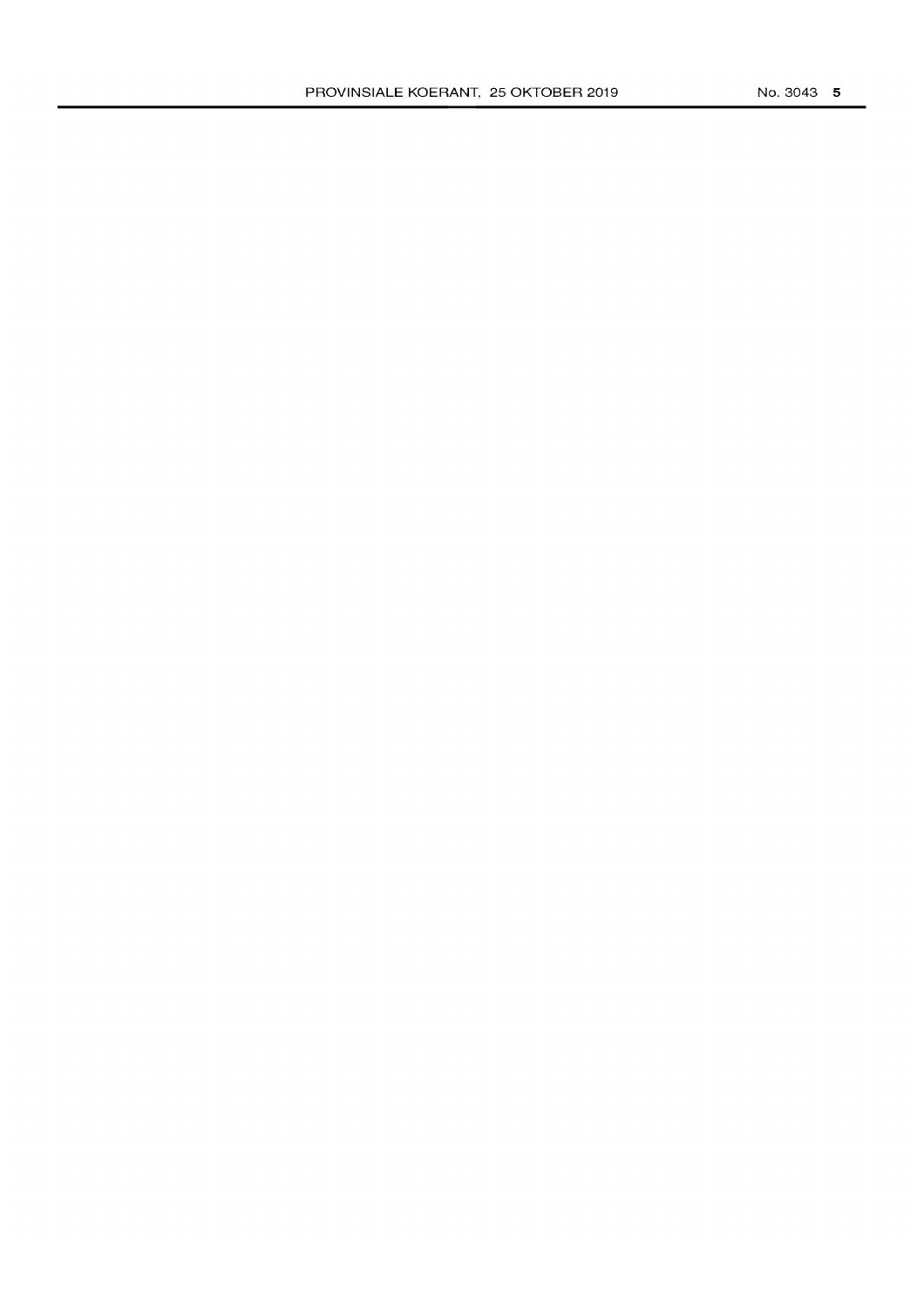$\Box$ 

 $\tilde{\phantom{a}}$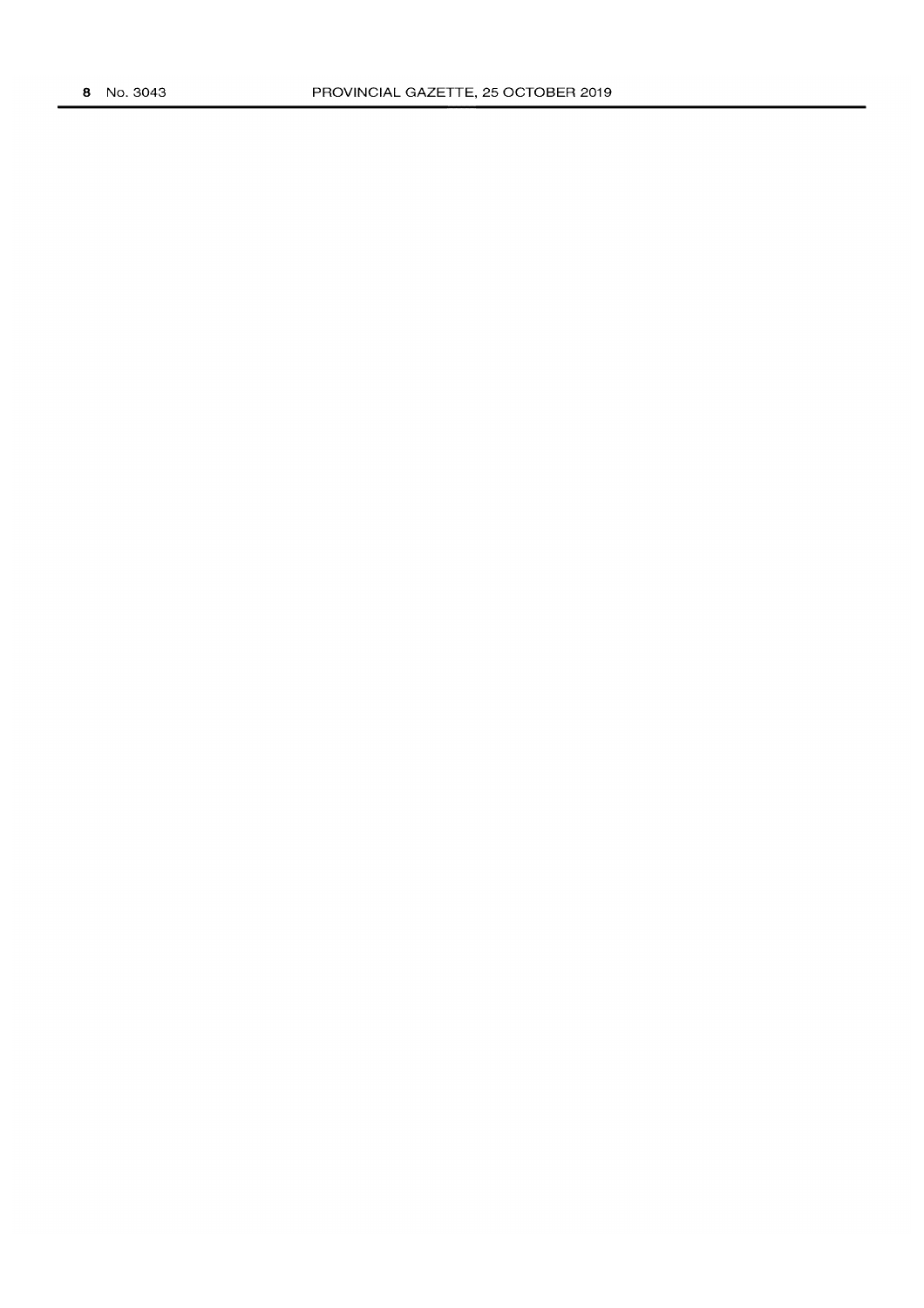$\overline{a}$ 

 $\overline{\phantom{a}}$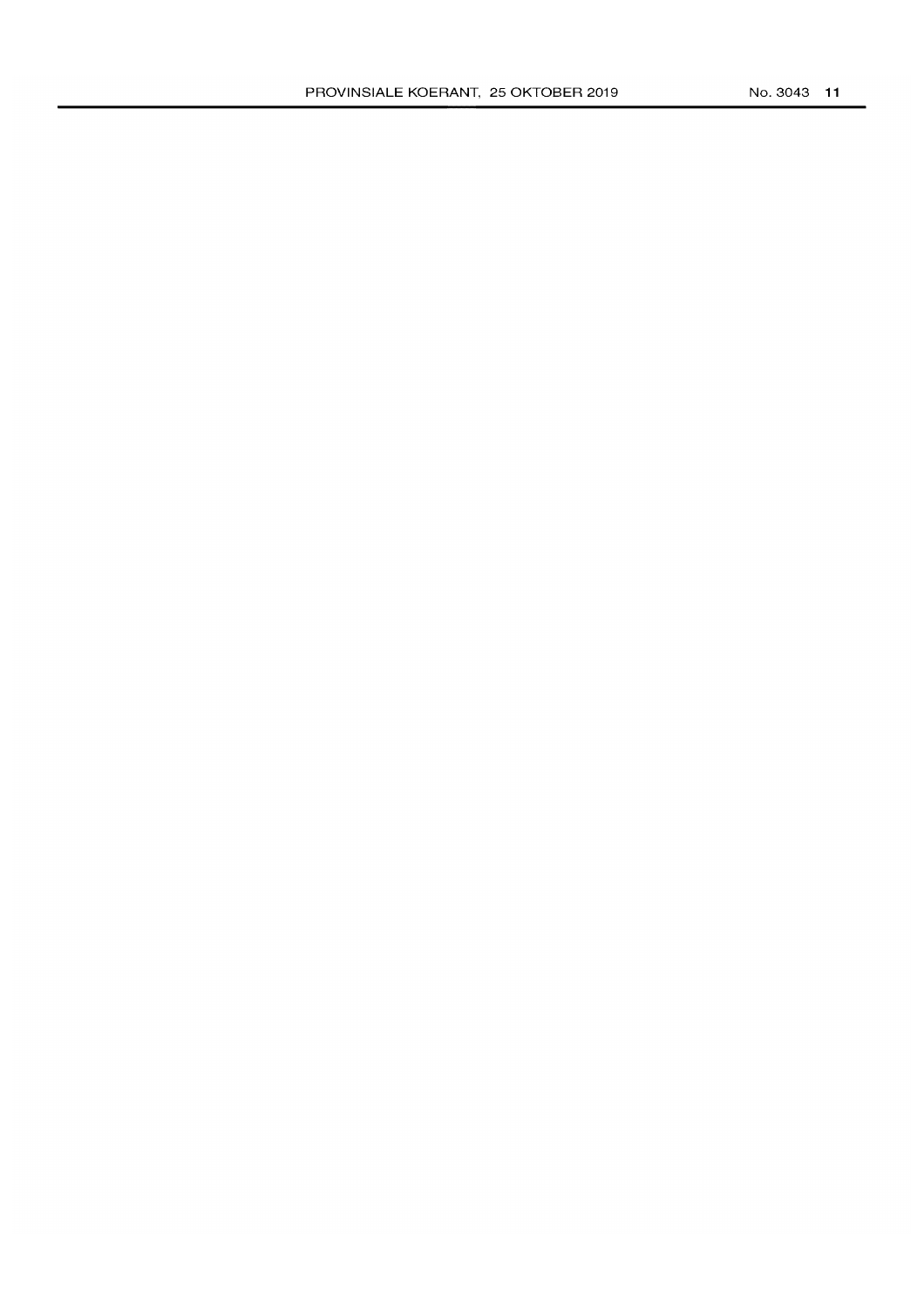# GENERAL NOTICES • ALGEMENE KENNISGEWINGS

# NOTICE 112 OF 2019

#### COLLINS CHABANE LAND USE SCHEME, 2018 AMENDMENT SCHEME NUMBER: *50/2018*

#### NOTICE OF APPLICATION FOR REZONING IN TERMS OF SECTION 64 OF THE COLLINS CHABANE SPATIAL PLANNING AND LAND USE MANAGEMENT BY-LAW, 2019.

I, Muthivhi Thabelo of Afriplan Development Consultants (PTY) Ltd, being the authorized Town Planner by owner of Stand No.11 situated at Wisani Park Madonsi Boltman - B on Portion of The Farm Malamulele 234- L T, hereby give notice for the application lodged in terms of Section 64 of The Collins Chabane Spatial Planning and Land Use Management Bylaw, 2019 that the owner of the aforesaid property has applied to Collins Chabane Local Municipality for the "Rezoning" on the property from "Agriculture" to "Business 1" to allow for the development of Medical Consulting Rooms, Offices and Shop. Particulars of the application will lie for inspection during normal office hours at the office of the Manager, Spatial Planning and Land Use, Collins Chabane Local Municipality, Malamulele for the period of 30 days from the first day of the notice. Objections and/or comments or representation in respect of the application must be lodged with or made in writing to the Municipal Manager at the above address or at Collins Chabane Local Municipality, Private Bag X9271, MALAMULELE, 0982 within 30 days from the date of first publication. Address of the applicant: P. O Box 1346, Thohoyandou, 0950; Cell: 079 473 7531; Email: afriplan.consultants@gmail.com .

18-25

#### COLLINS CHABANE LAND USE SCHEME, 2018 AMENDMENT SCHEME NUMBER: *50/2018*  XITIVISO XA XIKOMBELO XO CINCA MATIRHISELO YA MISAVA HI KU LANDZA NAWU WA SECTION 64 OF THE

COLLINS CHABANE SPATIAL PLANNING AND LAND USE MANAGEMENT BY-LAW, 2019. Mina, Muthivhi Thabelo wa Afriplan Development Consultants (PTY) Ltd, muimeri (Town Planner) wa nwinyi wa ndhawu ya Stand No.11 situated at Wisani Park Madonsi Boltman - B ka Portion of The Farm Malamulele 234- LT, ndzi tivisa xikombelo lexi endliweke hi ku landza nawu wa Section 64 ya Collins Chabane Spatial Planning and Land Use Management By-Law, 2019 lowu va endleke xikombelo eka Masipala wa Collins Chabane xa ku cinca matirhiselo ya misava eka xitirhisiwa lexi boxiweke laha henhla xa "Agriculture" lexi xi va xa "Business 1" ra Medical Consulting Rooms, Offices na Shop". Swilo swa xikombelo lexi swi ta lawuriwa eka mufambisi wa Doroba ni vufambisi bya masipala, Spatial Planning and Land Use, Collins Chabane Local Municipality, Malamulele hi masiku yo ringana 30 ku sukela siku ro sungula ra xitiviso. Swibumabumelo ni swiletelo swa xikombelo swi fanele ku rhumeriwa eka masipala eka address leyi landzelaka: Collins Chabane Local Municipality, Private Bag X9271, MALAMULELE, 0982 ku nga si hela masiku ya 30 ya xitiviso lexi tivisiweke. Address ya mukomberi: P. 0 Box 1346, Thohoyandou, 0950; Cell: 0794737531; Email: afriplan.consultants@qmail.com .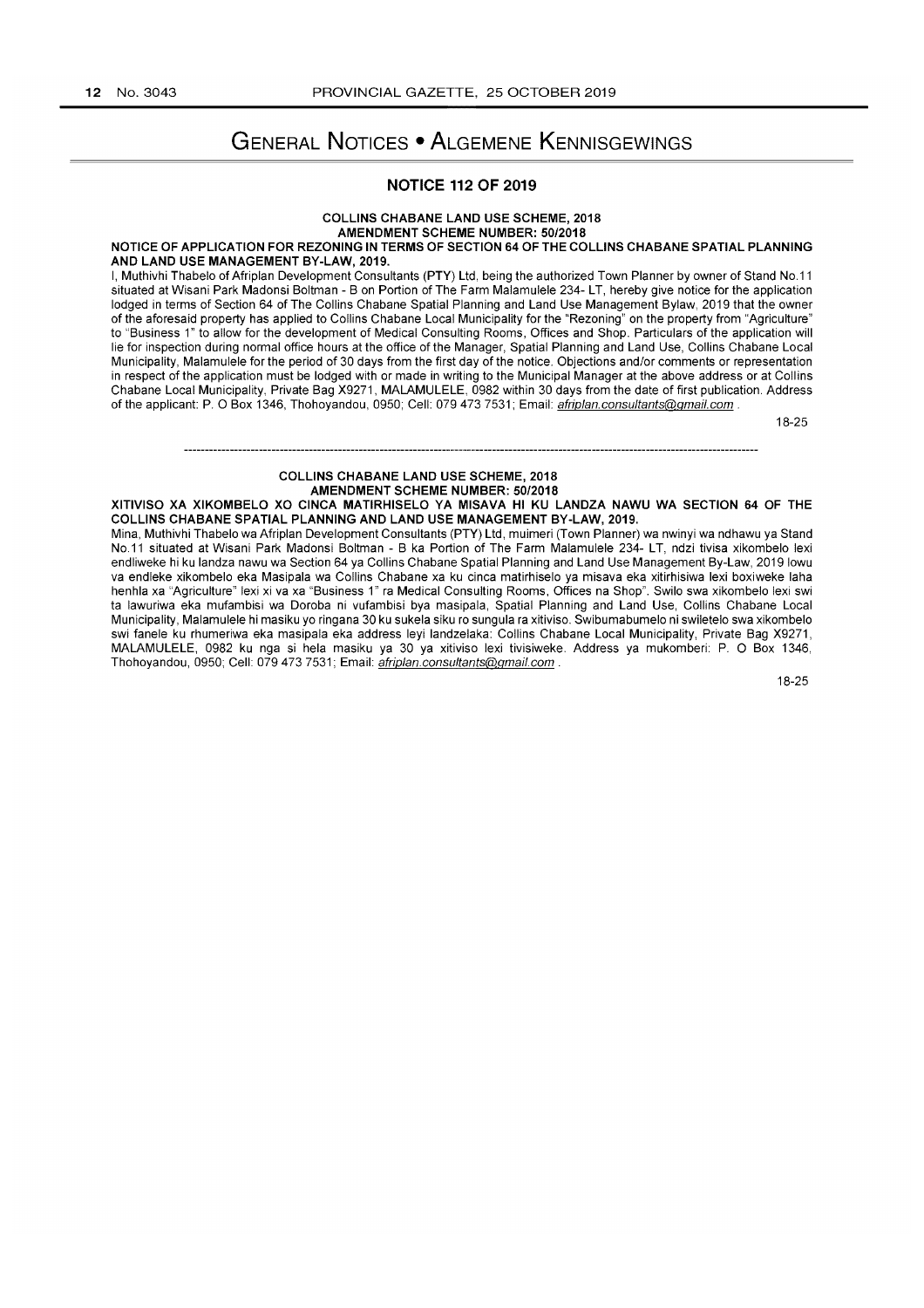# **NOTICE** 113 **OF** 2019

#### COLLINS CHABANE LAND USE SCHEME, 2018

AMENDMENT SCHEME NUMBER: 51/2018 and 52/2018

#### NOTICE OF APPLICATION FOR REZONING IN TERMS OF SECTION 64 OF THE COLLINS CHABANE SPATIAL PLANNING AND LAND USE MANAGEMENT BY-LAW, 2019.

I, Muthivhi Thabelo of Afriplan Development Consultants, being the authorized Town Planner hereby give notice for the applications lodged in terms of Section 64 of The Collins Chabane Spatial Planning and Land Use Management Bylaw, 2019 that the owners of the following properties have applied to Collins Chabane Local Municipality for rezoning on:

- 1. Site at Mavambe on Remainder of The Farm Mawambe's Location 281- MT from "Agriculture" to "Residential 3" to allow for the establishment of Bed and Breakfast (B&B).
- 2. Stand No. 810 Mavambe on Portion of The Farm Mawambe's Location 281- MT from "Agriculture" to "Business 1" to allow for the establishment of Place of Refreshment.

Particulars of the applications will lie for inspection during normal office hours at the office of the Manager, Spatial Planning and Land Use, Collins Chabane Local Municipality, Malamulele for the period of 30 days from the first day of the notice. Objections and/or comments or representation in respect of the application must be lodged with or made in writing to the Municipal Manager at the above address or at Collins Chabane Local Municipality, Private Bag X9271, MALAMULELE, 0982 within 30 days from the date of first publication. Address of the applicant: P. O Box 1346, Thohoyandou, 0950; Cell: 079 473 7531; Email: afriplan.consultants@gmail.com .

 $25 - 1$ 

# COLLINS CHABANE LAND USE SCHEME, 2018

#### AMENDMENT SCHEME NUMBER: 51/2018 na 52/2018

XITIVISO XA XIKOMBELO XO CINCA MATIRHISELO YA MISAVA HI KU LANDZA NAWU WA SECTION 64 OF THE COLLINS CHABANE SPATIAL PLANNING AND LAND USE MANAGEMENT BY-LAW, 2019.

Mina, Muthivhi Thabelo wa Afriplan Development Consultants, Town Planner wa vanyi va ndhawu, mi tivisa swikombelo leswi endliweke hi ku landza nawu wa Section 64 ya Collins Chabane Spatial Planning and Land Use Management By-Law, 2019 lowu va endleke swikombelo eka Masipala wa Collins Chabane swa ku cinca matirhiselo ya misava eka:

- 1. Ndhawu eka Mavambe ka Remainder of The Farm Mawambe's Location 281- MT xa "Agriculture" lexi xi va xa "Residential 3" ra Bed and Breakfast (B&B).
- 2. Stand NO.810 Mavambe ka Portion of The Farm Mawambe's Location 281- MT xa "Agriculture" lexi xi va xa "Business 1" ra Place of Refreshment.

Swilo swa swikombelo leswi swi ta lawuriwa eka mufambisi wa Doroba ni vufambisi bya masipala, Spatial Planning and Land Use, Collins Chabane Local Municipality, Malamulele hi masiku yo ringana 30 ku sukela siku ro sungula ra xitiviso. Swibumabumelo ni swiletelo swa xikombelo swi fanele ku rhumeriwa eka masipala eka address leyi landzelaka: Collins Chabane Local Municipality, Private Bag X9271, MALAMULELE, 0982 ku nga si hela masiku ya 30 ya xitiviso lexi tivisiweke. Address ya mukomberi: P. 0 Box 1346, Thohoyandou, 0950; Cell: 079 473 7531; Email: afriplan.consultants@gmail.com .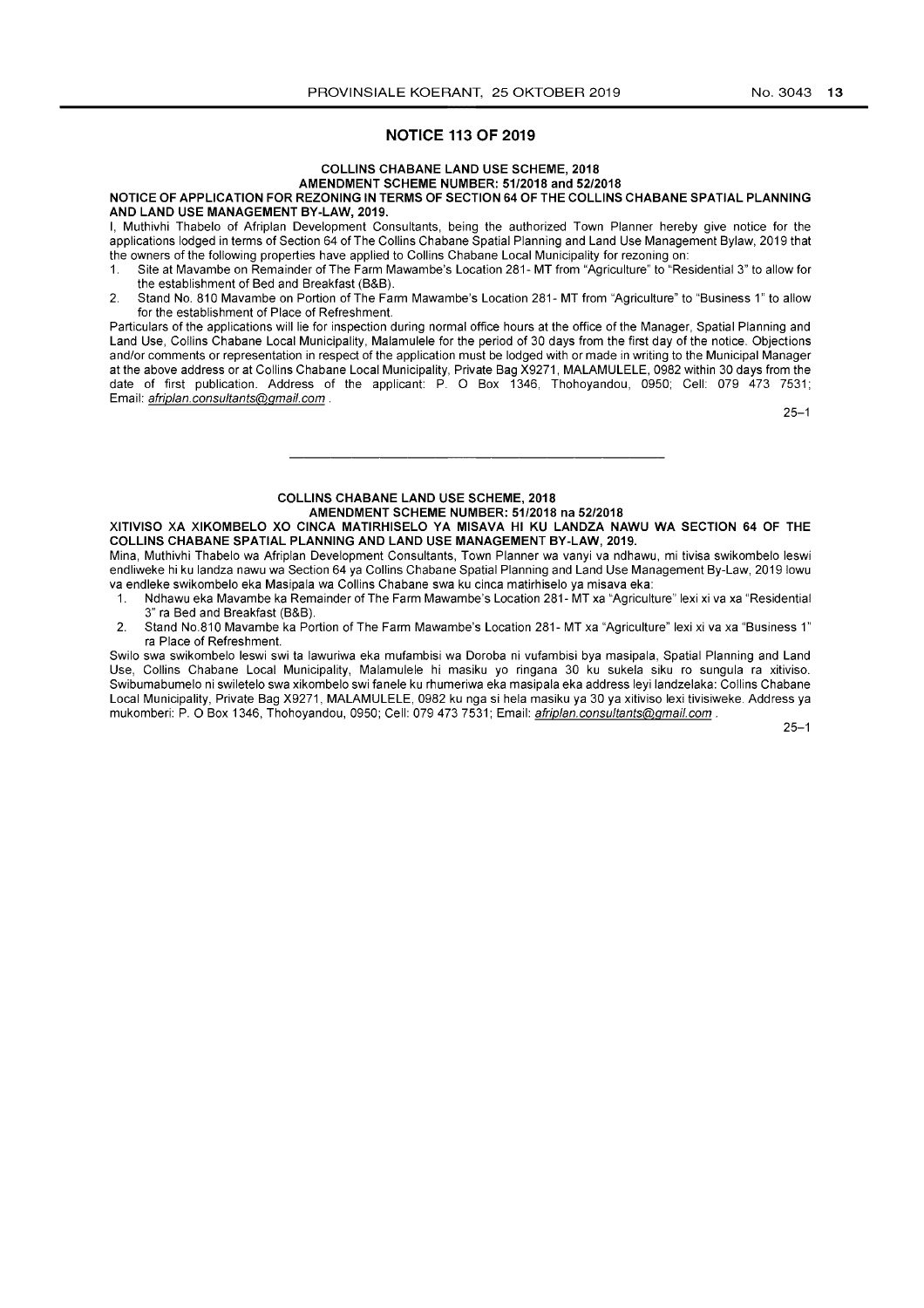# PROCLAMATION • PROKLAMASIE

# PROCLAMATION 140 OF 2019

# GREATER TZANEEN MUNICIPALITY TZANEEN AMENDMENT SCHEME 428

It is hereby notified in terms of the provisions of Section 57 of the Spatial Planning and Land Use Management By-Law of Greater Tzaneen Municipality read together with Section 57(1)(a) of the Town-Planning and Townships Ordinance, 1986 (Ordinance 15 of 1986), that the Greater Tzaneen Municipality has approved the amendment of the Tzaneen Town Planning Scheme, 2000 by the rezoning of the Remainder of Portion 8 of the Farm Pusela 555-LT from "Agriculture" to "Residential 4".

Map 3 and the scheme clauses of the amendment scheme are filed with the Municipal Manager of the Greater Tzaneen Municipality, TZANEEN, and the Director: Department Co-operative Governance, Human Settlements and Traditional Affairs, POLOKWANE, and are open for inspection during normal office hours.

This amendment is known as Tzaneen Amendment Scheme 428 and shall come into operation on the date of publication of this notice.

# MR. B.S. MATLALA MUNICIPAL MANAGER

Municipal Offices P.O. Box 24 Tzaneen 0850

Date Notice No. 25 October 2019 PO *26/2019* 

#### PROKLAMASIE 140 VAN 2019

# GROTER TZANEEN MUNISIPALITEIT TZANEEN WYSIGINGSKEMA 428

Hiermee word ingevolge die bepalings van Artikel 57 van die Ruimtelike Beplanning en Grondgebruikbestuurs Bywet van Groter Tzaneen Munisipaliteit saamgelees met Artikel 57(1 )(a) van die Ordonnansie op Dorpsbeplanning en Dorpe, 1986 (Ordonnansie 15 van 1986), bekend gemaak dat die Groter Tzaneen Munisipaliteit die wysiging van die Tzaneen Dorpsbeplanningskema, 2000 goedgekeur het, deur die hersonering van die Resterende Gedeelte van Gedeelte 8 van die Plaas Pusela 555-LT vanaf "Landbou" na "Residensieel 4".

Kaart 3 en die skemaklousules van hierdie wysigingskema word deur die Munisipale Bestuurder van die Groter Tzaneen Munisipaliteit, TZANEEN, en die Direkteur: Departement Samewerkende Regering, Behuising en Tradisionele Sake, POLOKWANE, in bewaring gehou en Ie gedurende gewone kantoorure ter insae.

Hierdie wysiging staan bekend as Tzaneen Wysigingskema 428 en tree op datum van publikasie van hierdie kennisgewing in werking.

## MNR. B.S. MATLALA MUNISIPALE BESTUURDER

Munisipale Kantore Posbus 24 Tzaneen 0850

Datum Kennisgewing Nr 25 Oktober 2019 PO *26/2019*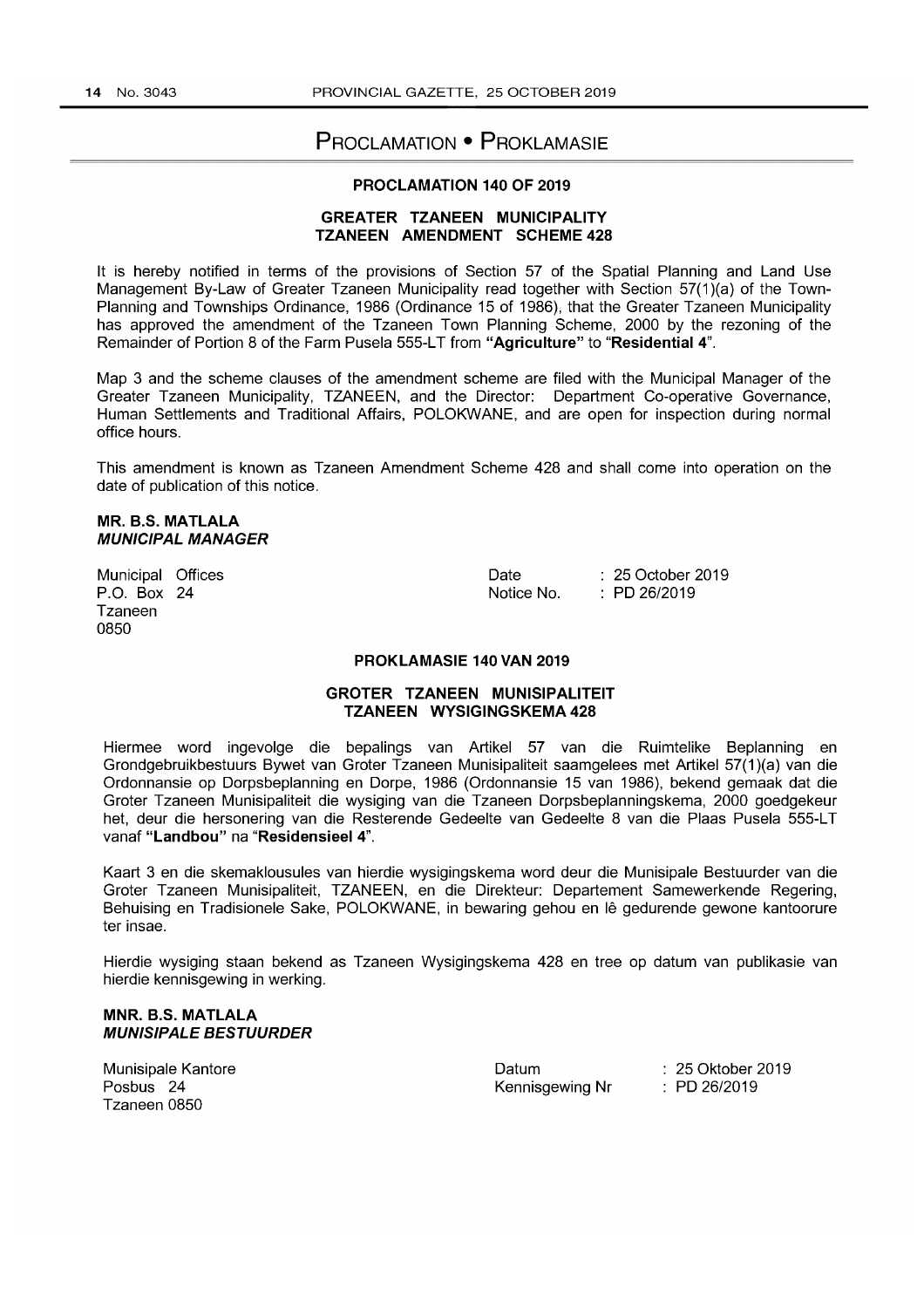# PROCLAMATION 141 OF 2019

# GREATER TZANEEN MUNICIPALITY TZANEEN AMENDMENT SCHEME 390

It is hereby notified in terms of the provisions of Section 57 of the Spatial Planning and Land Use Management By-Law of Greater Tzaneen Municipality read together with Section 57(1)(a) of the Town-Planning and Townships Ordinance, 1986 (Ordinance 15 of 1986), that the Greater Tzaneen Municipality has approved the amendment of the Tzaneen Town Planning Scheme, 2000 by the rezoning of Erf 630, Tzaneen Extension 6 from "Residential 1" to "Residential 4".

Map 3 and the scheme clauses of the amendment scheme are filed with the Municipal Manager of the Greater Tzaneen Municipality, TZANEEN, and the Director: Department Co-operative Governance, Human Settlements and Traditional Affairs, POLOKWANE, and are open for inspection during normal office hours.

This amendment is known as Tzaneen Amendment Scheme 390 and shall come into operation on the date of publication of this notice.

# MR. B.S. MATLALA MUNICIPAL MANAGER

Municipal Offices P.O. Box 24 Tzaneen 0850

**Date** Notice No.

25 October 2019  $\therefore$  PD 25/2019

#### PROKLAMASIE 141 VAN 2019

# GROTER TZANEEN MUNISIPALITEIT TZANEEN WYSIGINGSKEMA 390

Hiermee word ingevolge die bepalings van Artikel 57 van die Ruimtelike Beplanning en Grondgebruikbestuurs Bywet van Groter Tzaneen Munisipaliteit saamgelees met Artikel 57(1 )(a) van die Ordonnansie op Dorpsbeplanning en Dorpe, 1986 (Ordonnansie 15 van 1986), bekend gemaak dat die Groter Tzaneen Munisipaliteit die wysiging van die Tzaneen Dorpsbeplanningskema, 2000 goedgekeur het, deur die hersonering van Erf 630, Tzaneen Uitbreiding 6 vanaf "Residensieel 1" na "Residensieel 4".

Kaart 3 en die skemaklousules van hierdie wysigingskema word deur die Munisipale Bestuurder van die Groter Tzaneen Munisipaliteit, TZANEEN, en die Direkteur: Departement Samewerkende Regering, Behuising en Tradisionele Sake, POLOKWANE, in bewaring gehou en lê gedurende gewone kantoorure ter insae.

Hierdie wysiging staan bekend as Tzaneen Wysigingskema 390 en tree op datum van publikasie van hierdie kennisgewing in werking.

## MNR. B.S. MATLALA MUNISIPALE BESTUURDER

Munisipale Kantore Posbus 24 Tzaneen 0850

**Datum** Kennisgewing Nr

25 Oktober 2019 PD25/2019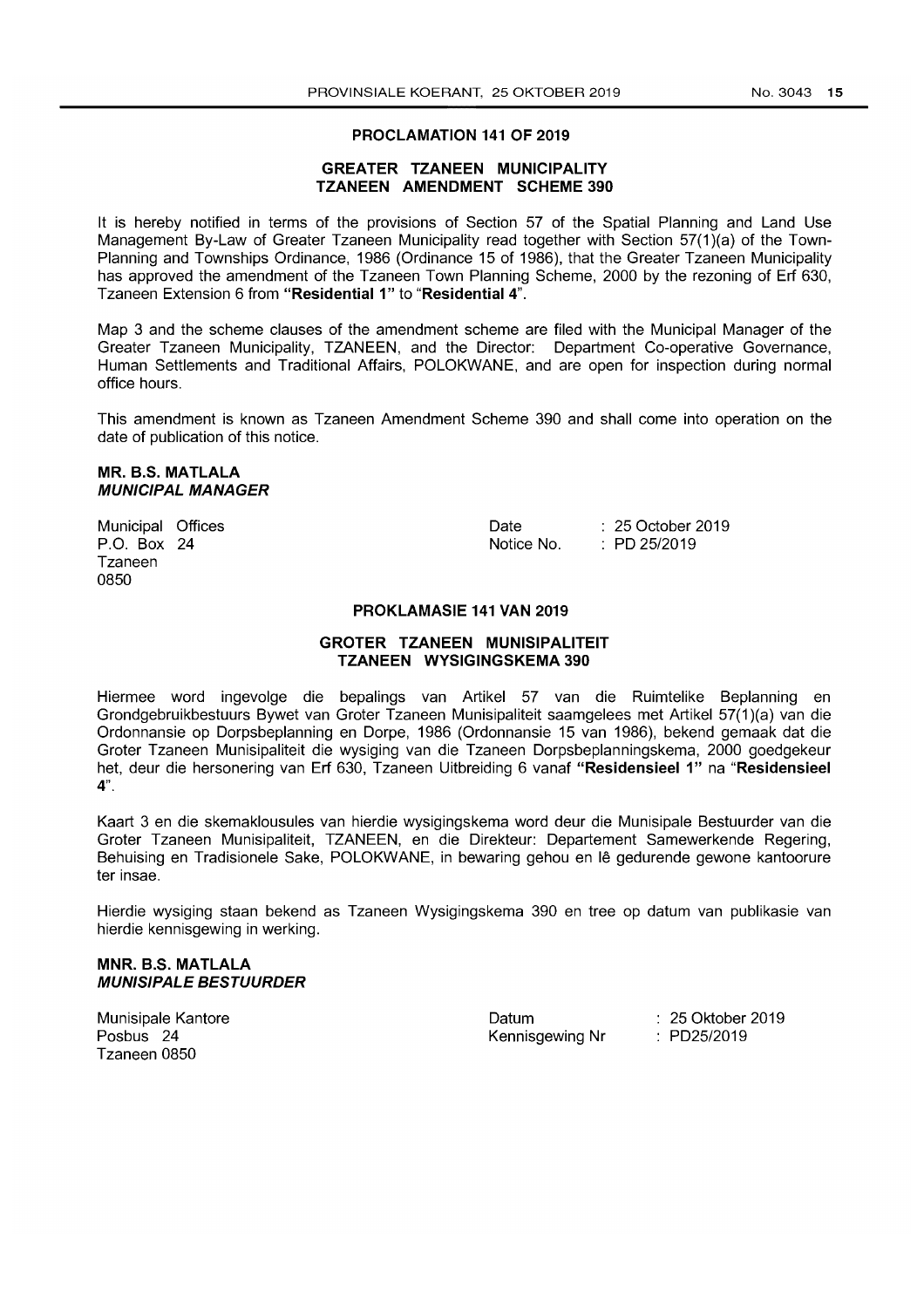# PROVINCIAL NOTICES • PROVINSIALE KENNISGEWINGS

# PROVINCIAL NOTICE 152 OF 2019

#### NOTICE IN TERMS OF SECTION 95(1)(a) FOR A REZONING APPLICATION IN TERMS OF SECTION 61 OF THE POLOKWANE MUNICIPAL PLANNING BY-LAW, 2017 POLOKWANE/PERSKEBULT AMENDMENT SCHEME 175

We, Kamekho Consulting CC, being the agent of the owners of Erf 1064. Pietersburg Extension 4, hereby give notice in terms of section 95(1)(a) of the Polokwane Municipal Planning By-Law, 2017, that we have applied to Polokwane Municipality for the amendment of the Polokwane/Perskebult Town Planning Scheme, 2016, for the rezoning in terms of section 61 of the Polokwane Municipal Planning By-Law, 2017, of the property as described above. The property is situated at 55A Van Nispen Street, Polokwane.

The rezoning is from "Residential 2" to "Residential 3" with a relaxation in terms of Clause 32 of the mentioned Scheme to increase the density to 74 units per hectare. The intention of the applicant in this matter is to establish 12 dwelling units subject to standard zoning controls.

Any objection(s) and/or comment(s), including the grounds for such objection(s) and/or comment(s) with full contact details, without which the Municipality cannot correspond with the person or body submitting the objection(s) and/or comment(s), shall be lodged with, or made in writing to: Manager: City Planning and Property Management, PO Box 111, Polokwane, 0700 from 18 October 2019 to 15 November 2019. Full particulars and plans (if any) may be inspected during normal office hours at the Municipal offices as set out below, for a period of 28 days from the date of first publication of the notice in the Provincial Gazette / Observer.

Address of Municipal offices: 2<sup>nd</sup> Floor Civic Centre, Landdros Mare Street, Polokwane, 0699

Closing date for any objections and/or comments: 15 November 2019

Address of applicant:P O Box 4169, Polokwane or Suite 2, 10A Biccard Street Polokwane, Tel: 072 190 7516/082 309 5175 Fax: 086 531 3832, email danielle@kamekho.co.za

Dates on which notice will be published: 18 and 25 October 2019.

18-25

# PROVINSIALE KENNISGEWING 152 VAN 2019

#### KENNISGEWING INGEVOLGE ARTIKEL 95(1)(a) VIR 'N HERSONERINGSAANSOEK INGEVOLGE ARTIKEL 61 VAN DIE POLOKWANE MUNISIPALE BEPLANNINGSBYWET 2017 POLOKWANE/PERSKEBULT WYSIGINGSKEMA 175

Hiemee gee ons, Kamekho Consulting BK, as agente van die eienaars van Erf 1064, Pietersburg Uitbreiding 4, kennis ingevolge Artikel 95(1 )(a) van die Polokwane Munisipale Beplanningsbywet 2017, dat ons aansoek gedoen het by die Polokwane Munisipaliteit vir die wysiging van die Polokwane/Perskebult Dorpsbeplanningskema 2016, vir die hersonering van genoemde eiendom, ingevolge Artikel 61 van die Polokwane Munisipale Beplanningsbywet (2017). Die eiendom is gelee te Van Nispenstraat 55A, Polokwane. Die hersonering is vanaf "Residensieel 2" na "Residensieel 3", insluitende 'n verslapping in terme van Klousule 32 vir verdigting na 74 eenhede per hektaar. Die bedoeling van die aansoeker is om 12 wooneenhede op te rig met standard soneringsvoorwaardes.

Enige beswaar en/of kommentare, insluitende die gronde van sodanige beswaar en/of kommentare tesame met vol kontak besonderhede, waarsonder die Munisipaliteit nie kan korrespondeer met die persoon/instansie wat die beswaar/kommentare ingedien het nie, moet op skrif geloods word aan: Direkteur: Ruimtelike Beplanning en Grond gebruikbestuur, 2de vloer, Burgersentrum, Landdros Marestraat, vanaf 18 Oktober tot 15 November 2019.

Volle besonderhede en planne (indien enige) kan ondersoek word gedurende normale kantoor ure by die munisipale kantore hieronder genoem, vir 'n periode van 28 dae vanaf die datum van eerste publikasie in die Provinsiale Koerant en Observer.

Adres van munisipale kantore:  $2^e$  Vloer Burgersentrum, Landdros Marestr, Polokwane, 0699

Sluitingstyd vir enige besware en/of kommentaar: 15 November 2019.

Adres van aansoeker: Posbus 4169 Polokwane 0700 of Suite 2, Biccardstr 10A, Polokwane, Tel: 072 190 7516/082 3095175, epos: danielle@kamekho.co.za

Datums waarop kennis gewing gepubliseer word: 18 en 25 Oktober 2019.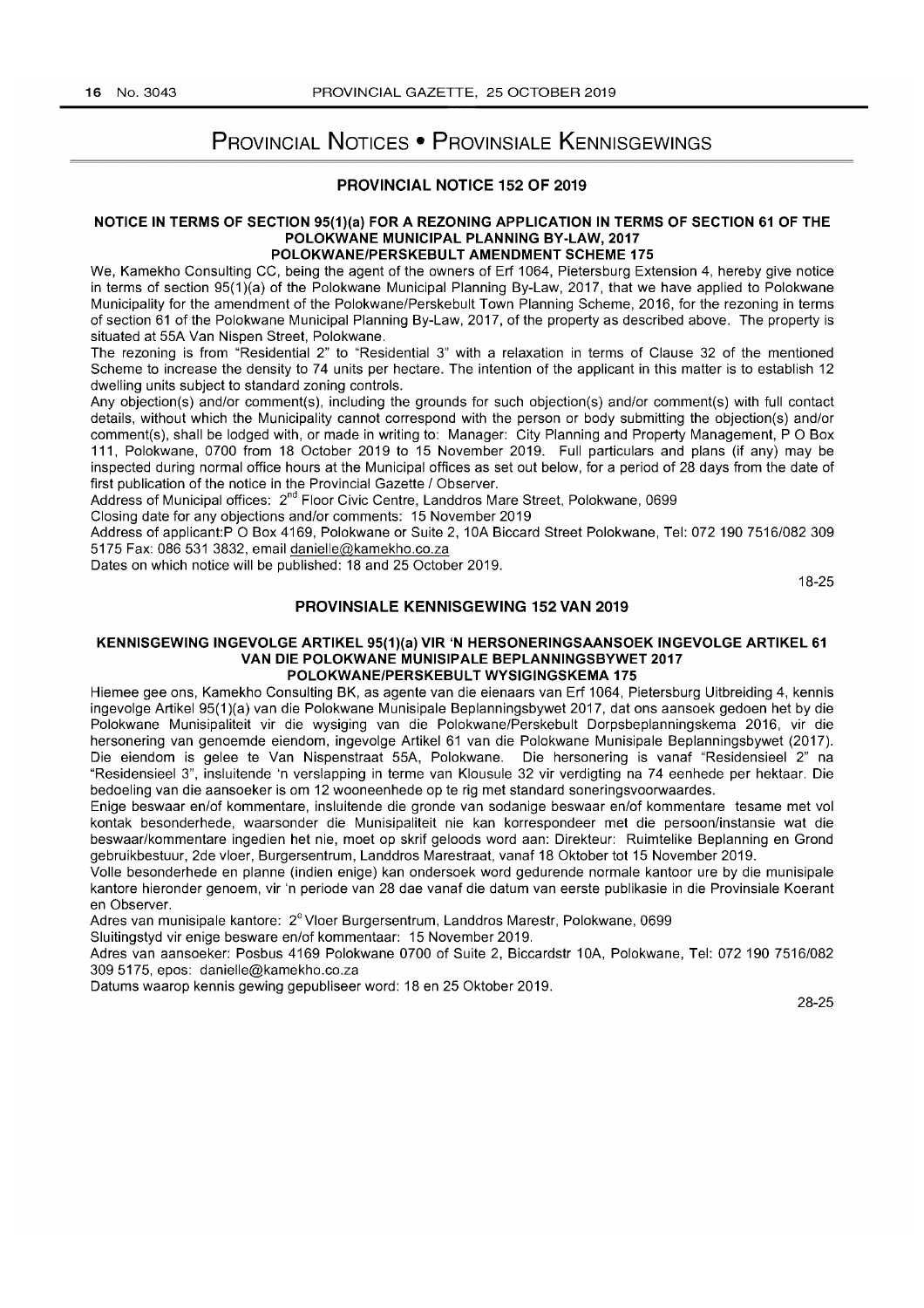# **PROVINCIAL NOTICE 153 OF 2019**

# **AMENDMENT OF LAND USE SCHEME OR REZONING IN TERMS OF SECTION 54(1) OF THE MODIMOLLE-MOOKGOPHONG MUNICIPAL SPATIAL PLANNING AND LAND USE MANAGEMENT BY-LAW 2019 AMENDMENT SCHEME MMLM 019**

We, Makamasi Development Planning, being the authorized agent of the owners of Erf 323 Naboomspruit, hereby give notice in terms of Section 54 of the Modimolle- Mookgophong Local Municipality Spatial Planning and Land Use Management By-Laws, 2019 read together with section 2 and 28 of the Spatial Planning and Land Use Management Act (Act 16 of 2013), that we have applied to Modimmole- Mookgopong Local Municipality for the amendment of the Mookgopong Land Use Management Scheme, 2010 in operation by the rezoning of the property described above from "Residential 1" to "Residential 3" for Residential Buildings.

Particulars of the application will lie for inspection during normal office hours at the office of: Land Use Planner/Manager; Technical Services: Civic Centre, cnr Nelson Mandela & Mookgopong Drive, Mookgopong, for a period of 28 days from the first publications.

Objections to or representations in respect of the application must be lodged with or made in writing to the above or be addressed to: The Land Use Planner/Manager, at the above address or at P/Bag X340, Mookgopong, 0560, within a period of 28 days from the first day of publications.

Address of Agent: 1 Shingwedzi Street, Penina Park, 0699, P.O. Box 18510, Pretoria North, 0812, Contacts: 0833943877.

#### **PROVINSIALE KENNISGEWING 153 VAN 2019**

# **WYSIGING VAN GRONDGEBRUIKSKEMA OF HERSONERING INGEVOLGE ARTIKEL 54 (1) VAN DIE VERORDENING OP MODULE-MOOKGOPHONG MUNISIPALE RUIMTELIKE BEPLANNING EN GRONDGEBRUIK 2019 WYSIGINGSKEMA MMLM 019**

Ons, Makamasi Development Planning, synde die gemagtigde agent van die eienaars van Erf 323 Naboomspruit, gee hiermee ingevolge Afdeling 54 van die Modimolle- Mookgophong Plaaslike Munisipaliteit, ruimtelike beplanning en grondgebruiksbestuur, 2019 saamgelees met artikels 2 en 28 van die Wet op Ruimtelike Beplanning en Grondgebruik (Wet 16 van 2013), wat ons op Modimmole- Mookgopong Plaaslike Munisipaliteit vir die wysiging van die Mookgopong Grondgebruikbestuurskema, 2010 in werking deur die hersonering van die eiendom hierbo beskryf van "ResidensieeI1" na "Residensieel 3" vir residensiele geboue.

Besonderhede van die aansoek Ie ter insae gedurende gewone kantoorure by die kantoor van: Grondgebruik beplanner/Bestuurder; Tegniese Dienste: Burgersentrum, hoek van Nelson Mandela & Mookgopong Drive, Mookgopong, vir 'n tydperk van 28 dae vanaf die eerste publikasie.

Besware teen of vertoe ten opsigte van die aansoek moet sodanige beswaar of voorlegging op skrif aan die bokant of gerig word aan: binne 'n tydperk Die Land Use Planner/Bestuurder by bovermelde adres of by P/Sak X340, Mookgopong, 0560, van 28 dae vanaf die eerste dag van publikasie.

*Adres van agent:* 1 Shingwedzi Street, Penina Park, 0699, P.O. Box 18510, Pretoria-Noord, 0812, kontakte: 0833943877.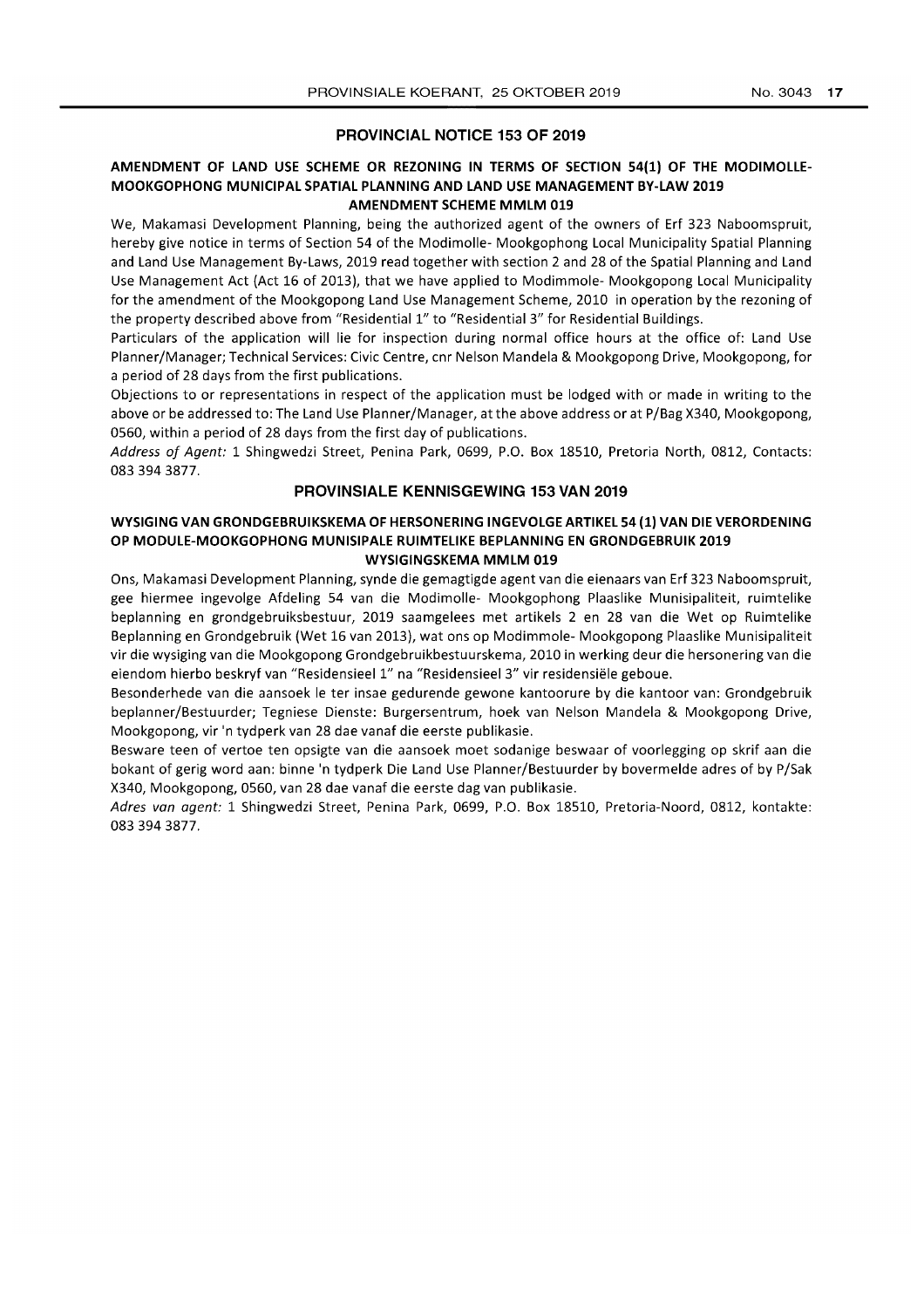#### PROVINCIAL NOTICE 154 OF 2019

# NOTICE OF AN APPLICATION IN TERMS OF SECTION 67(1)(b) OF THE POLOKWANE MUNICIPAL PLANNING BY-LAW, 2017 FOR THE CONSOLIDATION AND SIMULTANEOUS SUBDIVISION OF PORTIONS 25 AND 26 OF THE FARM MYNGENOEGEN NO.1 OOO-LS

I, Douw Gerbrand Steyn, of Van Rensburg & Steyn Land Surveyors, being the authorized agent of the registered owners of Portion 25 and Portion 26 of the farm Myngenoegen No. 1000-LS hereby give notice in terms of Section 67(1 )(b) of the Polokwane Municipal Planning By-law 2017, that I have applied to Polokwane Municipality for the consolidation and simultaneous subdivision of Portion 25 and Portion 26 of the farm Myngenoegen No.1 OOO-LS.

Particulars of the application will lie for inspection during normal office hours at the office of the Manager, Spatial Planning and Land Use Management, at Polokwane Municipality, Second Floor, West Wing, Civic Centre, Cnr of Landdros Mare and Bodenstein Streets, Polokwane, 0699 for a period of 28 days from the 25th of October 2019.

Objections to or representation in respect of the application must be lodge with or made in writing to the Manager, Spatial Planning and Land Use Management, at the above address or at P.O. Box 111 Polokwane, 0700 within a period of 28 days from the 25th of October 2019

Address of agent: Van Rensburg & Steyn Land Surveyors, P.O. Box 333, Polokwane, 0700.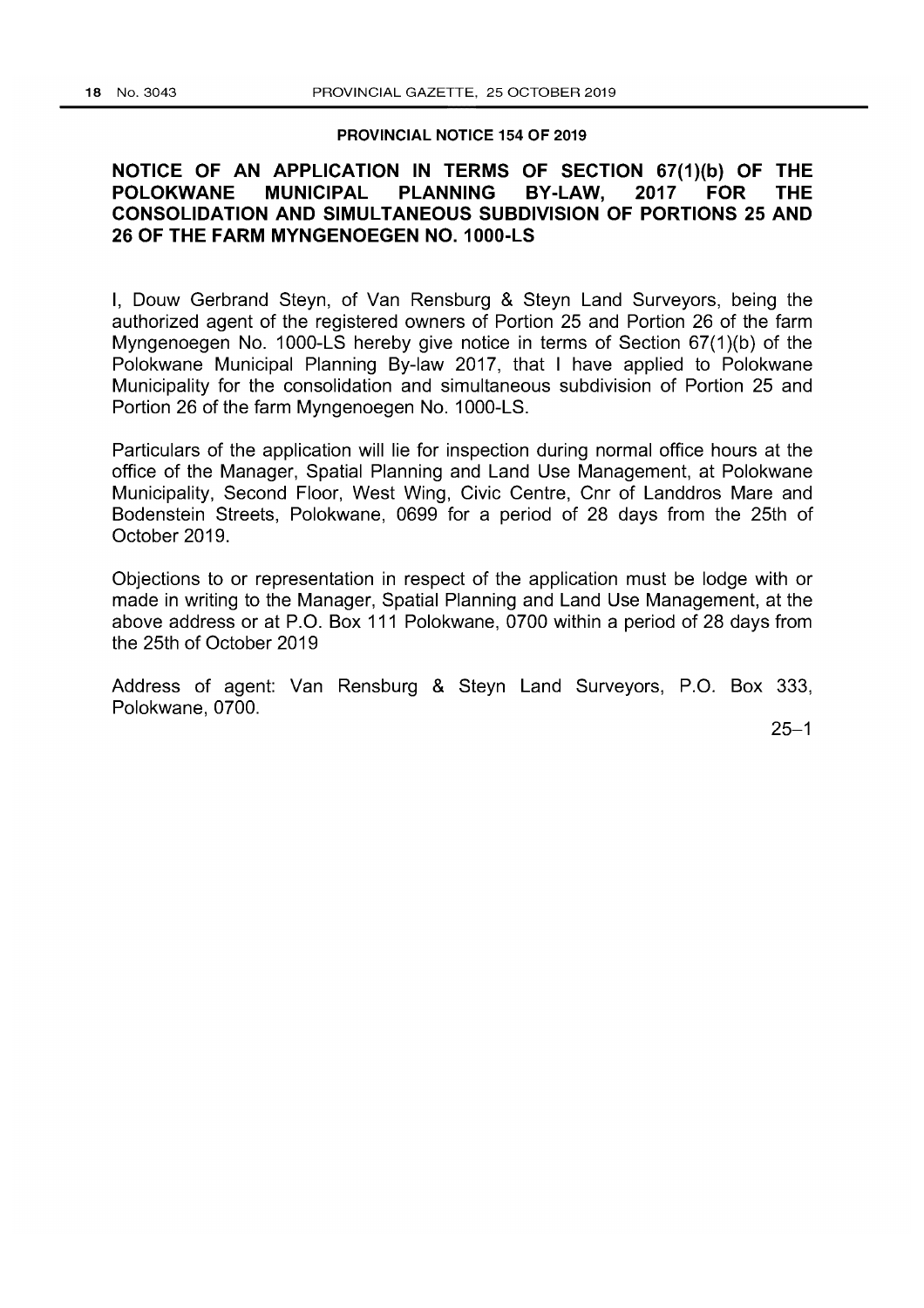# PROVINSIALE KENNISGEWING 154 VAN 2019

# KENNISGEWING VAN AANSOEK INGEVOLGE ARTIKEL 67(1)(b) VAN DIE POLOKWANE MUNISIPALE BEPLANNINGS BY-WET, 2017 VIR DIE KONSOLIDASIE EN GELYKTYDIGE ONDERVERDELING VAN GEDEELTES 25 EN 26 VAN DIE PLAAS MYNGENOEGEN NO. 1000-LS

Ek, Douw Gerbrand Steyn van Van Rensburg en Steyn Landmeters, synde die gemagtigde agent van die geregistreerde eienaars van Gedeelte 25 en Gedeelte 26 van die plaas Myngenoegen No. 1000-LS gee hiermee kennis ingevolge Artikel 67(1 )(b) van die Polokwane Munisipale Beplannings By-wet, 2017, dat ek aansoek gedoen het vir die konsolidasie en getyktydige onververdeling van Gedeelte 25 en Gedeelte 26 van die plaas Myngenoegen No.1 OOO-LS.

Besonderhede van die aansoek lê ter insae gedurende gewone kantoor ure by die kantoor van die Bestuurder, Ruimtelike Beplanning en Grondgebruikbeheer, Tweede Vloer, Wesvleuel, Burgersentrum, H/v Landdros Mare en Bodenstein Straat, Polokwane, 0699 vir 'n tydperk van 28 dae vanaf 25ste Oktober 2019.

Besware teen of vertoë ten opsigte van die aansoek moet binne 'n tydperk van 28 dae vanaf die 25ste Oktober 2019 skriftelik by of tot die Bestuurder, Ruimtelike Beplanning en Grondgebruikbeheer by bovermelde adres of by Posbus 111, Polokwane, 0700 ingedien of gerig word.

Adres van agent, Van Rensburg & Steyn Landmeters, Posbus 333, Polokwane, 0700.

 $25 - 1$ 

#### PROVINCIAL NOTICE 155 OF 2019

# AMENDMENT OF POLOKWANE/PERSKEBULT TOWN PLANNING SCHEME, 2016 (AMENDMENT SCHEME 186)

We, Ntholo Development Consultants and Projects being the authorized agent of the owner of Erf 1140 Pietersburg Extension 4 situated at no. 74 Kleinberg Street, hereby give notice in terms of Section 95(1)(a) of the Polokwane Municipal Planning By-Law, 2017, that we have applied to Polokwane Municipality for the amendment of the Polokwane/Perskebult Town Planning Scheme, 2016, by rezoning the abovementioned property from "Residential 1" to "Residential 3" for a Residential Building in terms of Section 61 of the Polokwane Municipal Planning By-La, 2017.

Particulars of the application will lie for inspection during normal office hours at the office of the Town Planners, Second Floor, West Wing, Civic Centre, Landdros Mare Street, Polokwane Municipality Planning By-Law, 2017.

Objections to or representations in respect of the applications must be lodged with or made in writing within a period of 28 days from 25 October 2019 to 22 November 2019 to Manager: City Planning and Property Management at the abovementioned address or at P.O. Box 111, Polokwane, 0700.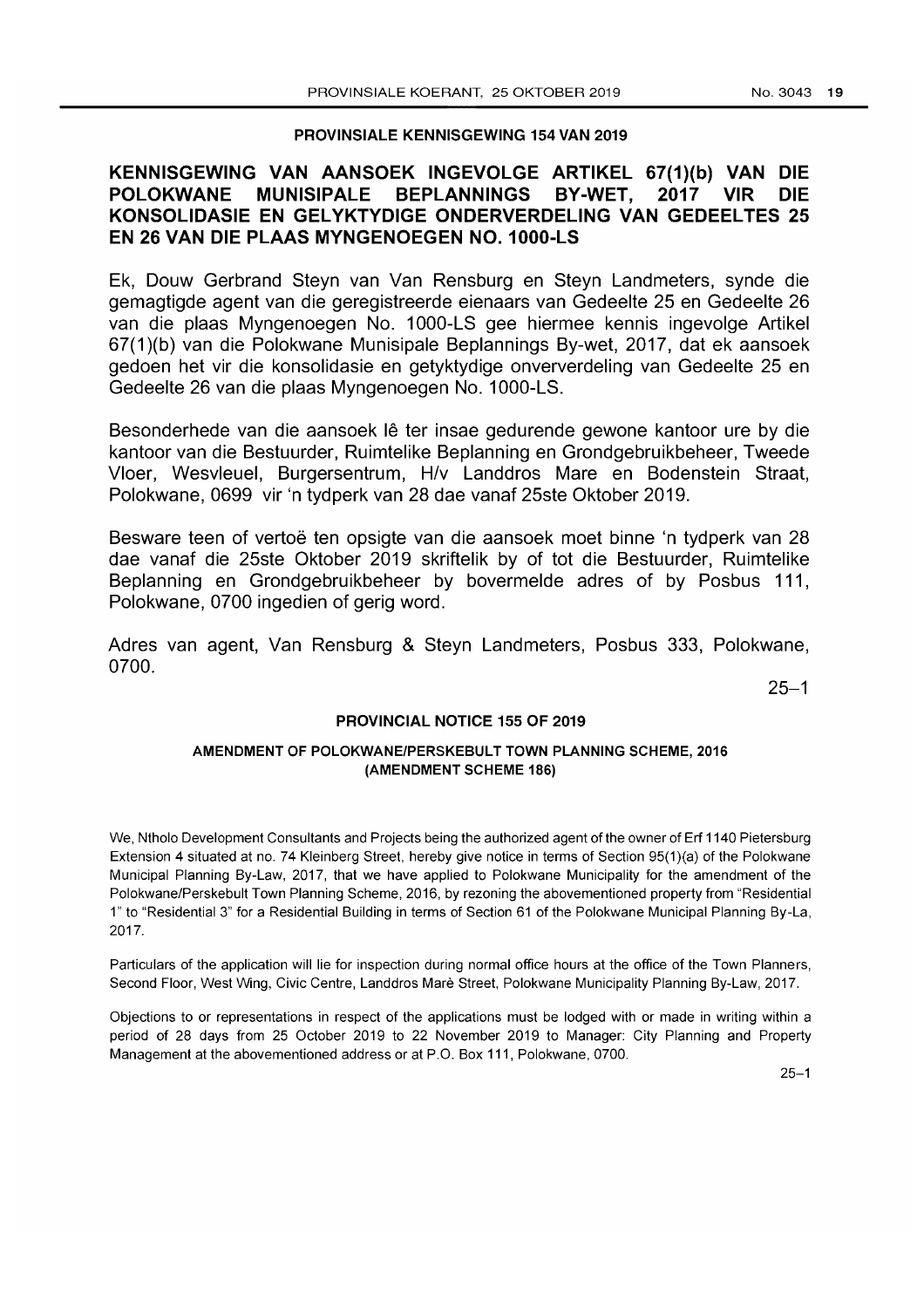## **PROVINSIALE KENNISGEWING 155 VAN 2019**

# **WYSIGING VAN POLOKWANE I PERSKEBULT DORPSBEPLANNINGSKEMA, 2016 (WYSIGINGSKEMA 186)**

Ons, Ntholo Development Consultants and Projects, is die gemagtigde agent van die eienaar van Erf 1140 Pietersburg Uitbreiding 4, geleë te no. Kleinbergstraat 74, gee hiermee kennis in terme van Artikel 95 (1) (a) van die Polokwane Munisipale Beplanningverordening, 2017, dat ons by Polokwane Munisipaliteit aansoek gedoen het om die wysiging van die Polokwane / Perskebult Town Planning Scheme, 2016, deur die bogenoemde eiendom te hersoneer van "Residensieel 1" na "Residensieel 3" vir 'n residensiele gebou in terme van Artikel 61 van die Polokwane Munisipale Beplanning By-La, 2017.

Besonderhede van die aansoek Ie ter insae gedurende gewone kantoorure by die kantoor van die Stadsbeplanners, Tweede Vloer, West Wing, Burgersentrum, Landdros Marestraat, Polokwane Munisipaliteit se beplanning vir beplanning, 2017.

Besware teen of vertoe ten opsigte van die aansoeke moet binne 'n tydperk van 28 dae vanaf 25 Oktober 2019 tot 22 November 2019 skriftelik by die Bestuurder: Stedelike Beplanning en Eiendomsbestuur by bovermelde adres of by P.O. ingedien of gerig word. Box 111, Polokwane, 0700.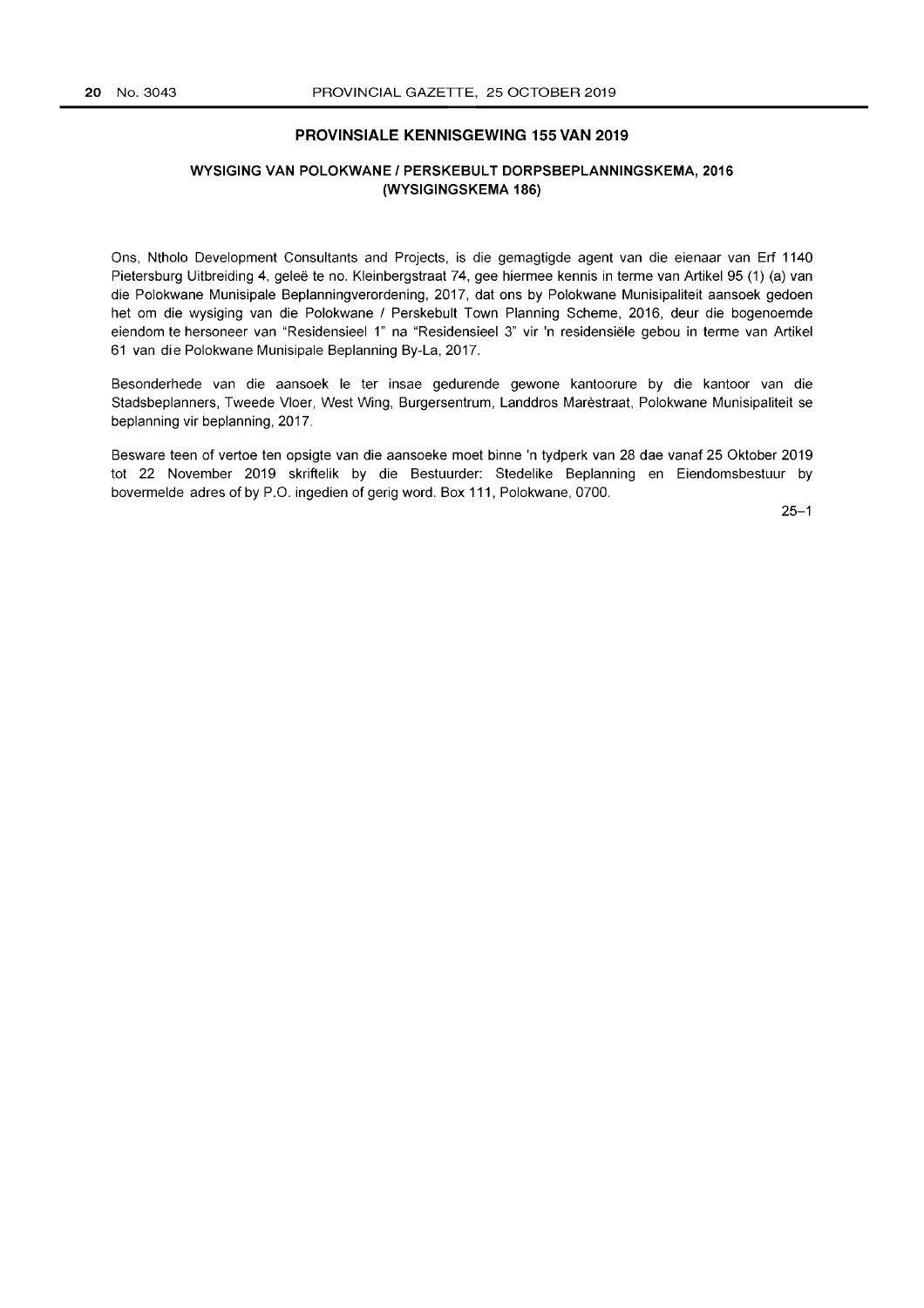# LOCAL AUTHORITY NOTICES • PLAASLIKE OWERHEIDS KENNISGEWINGS

# LOCAL AUTHORITY NOTICE 177 OF 2019

# NOTICE: APPLICATION FOR THE REMOVAL OF RESTRICTIVE TITLE CONDITIONS

Application in terms of section 28(1) Spatial Planning and Land Use Management Act, 2013 read together with sections 63 of the Thulamela Spatial Planning and Land Use Management By-law 2016. It is hereby notified that application has been made by the firm DEVELOPLAN for the following:

# APPLICATION IN TERMS OF SECTION 63 OF THE THULAMELA LAND USE MANAGEMENT SCHEME 2006 FOR THE REMOVAL OF THE FOLLOWING RESTRICTIVE TITLE CONDITIONS IN THE FOLLOWING DEEDS OF GRANT:

- a) DEED OF GRANT Number: TG 15039/97, TG 15043/97, TG 15045/97, TG 14517/97 & TG 15047/97. Condition to be uplifted: 2 a. Except with the approval of the Minister, the ownership unit hereby granted shall not be used for any purpose other than for residential purposes.
- b) DEED OF GRANT Number: TG 1687/2018 & TG 1876/2017. Condition to be uplifted: The land shall be used for public worship (church) only.

The application and the relevant documents are open for inspection at the office of the Senior Manager: Planning and development, Thulamela Local Municipality, First Floor, Thohoyandou, for 30 days from 18 October 2019. Objection to the application must be lodged with or made in writing to the municipality manager, Thulamela Municipality, P.O. Box 5066, Thohoyandou, 0950, for a period of 30 days from 18 October 2019. Agent: Developlan, Box 1883, Polokwane, 0700, Tel. 015-2914177. Fax: 086 218 3267. tecoplan@mweb.co.za

18-25

# NDIVHADZO: KHUMBELO VA U BVISWA HA MULAVO WA NVILEDZO

Khumbelo ya u shandukisa nyimele ya mavu nga tshitenwa tsha vhu 28 (1) tsha mulayo wa Spatial Planning and Land Use Management Act, 2013 u tshi vhalwa khathihi na tshitenwa tsha vhu 63 tsha Thulamela Spatial Planning and Land Use Management by- Law, 2016. Ndivhadzo I khou netshedzwa ya uri ho itiwa khumbelo nga feme Developlan nga ndila I tevhelaho: KHUMBELO NGA KHA TSHITENWA TSHA VHU 63 TSHA MULAVO WA THULAMELA LAND USE MANAGEMENT SCHEME 2006 HU U ITELA U BVISWA HA MULAVO WA NVILEDZO VA KUSHUMISELE KWAMAVU UVA NGA KHA LlNWALO LAVHUNE (DEED OF GRANT):

- a) Linwalo la Vhune Livhaleaho Sa: TG 15039/97, TG 15043/97, TG 15045/97, TG 14517/97 & TG 15047/97. Mulayo wa nyiledzo: 2 a. Nga nnda ha musi thendelo yo newa nga minister, vhune ha mavu ho newa, a hunga shumiselwi kha zwinwe zwithu nga nnda ha fhethu ha vhudzulo.
- b) Linwalo la Vhune Livhaleaho Sa: TG 1687/2018 & TG 1876/2017. Mulayo wa nyiledzo: The land shall be used for public worship (church) only

Vhane vha taka lela u vhala nga ha khumbelo iyi na manwalo a yelanaho nayo, vha nga a wana ofisini ya minidzhere muhulwane: wa ku dzudzanyele na mvelaphanda, kha luta Iwa u thoma kha masipala wa Thulamela Thohoyandou. Manwalo avo a do wanala Iwa tshifhinga tshi edanaho maduvha a fumbili malo (30) u bva nga duvha la 18 Tshimedzi 2019. Vhane vha vha na mbilaelo malugana na iyi khumbelo vha nwalele minidzhere wa masipala wa Thulamela kha diresi itevhelaho: P.O. Box 5066, Thohoyandou, 0950. Mbilaelo dzi do tanganedziwa Iwa maduvha a fumbili malo (30) u bva nga duvha la 18 Tshimedzi 2019. Diresi ya dzhendedzi lire mulayoni malugana na iyi khumbefo: Developlan, Box 1883, Polokwane, 0700, Tel. 015- 2914177. Fax: 086 218 3267. tecoplan@mweb.co.za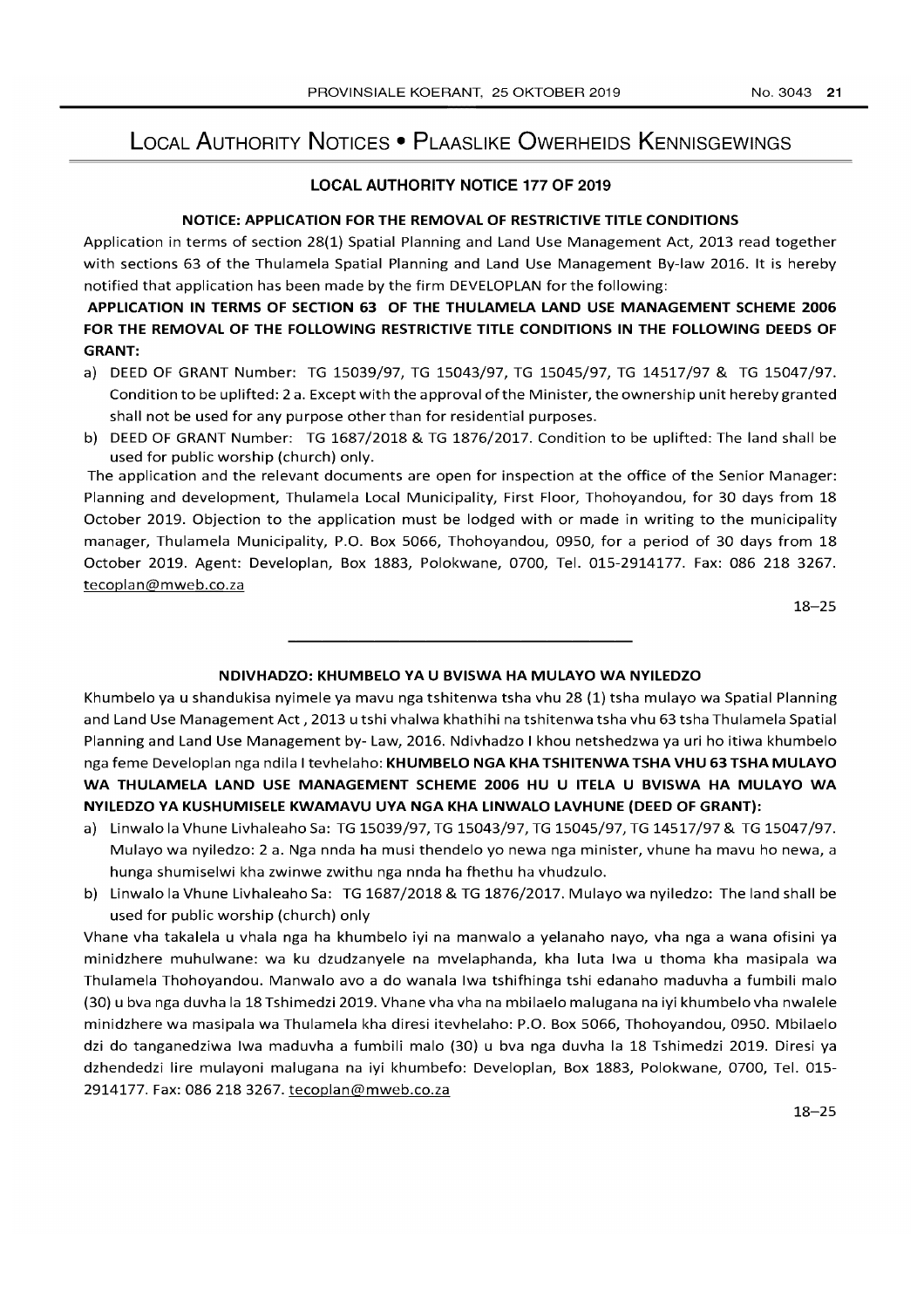## **LOCAL AUTHORITY NOTICE 178 OF 2019**

#### **POLOKWANE LOCAL MUNICIPALITY NOTICE OF A REZONING APPLICATIONS IN TERMS OF SECTION 61 OF THE POLOKWANE MUNICIPAL PLANNING BY-LAW, 2017 POLOKWANE I PERSKEBULT AMENDMENT SCHEMES 168 AND 169**

I, Thomas Pieterse of the firm Natura Professional Planners (Pty) Ltd, being the applicant of the properties, Erven 1339 and 1340 both Pietersburg Extension 4 hereby give notice in terms of Section 95(1 )(a) of the Polokwane Municipal Planning By-Law, 2017, that I have applied to the Polokwane Municipality for the amendment of the Polokwane / Perskebult Town Planning Scheme, 2016 by the rezoning/s in terms of Section 61 of the Polokwane Municipal Planning By-Law, 2017 of the properties as described above.

(a) The Rezoning of Erf 1339 (Amendment Scheme 168) is from "Public Open Space" to "Special" for shops, offices, institution, gymnasium, restaurant, hotel (also with apartments) and a conference facility and related facilities, subject to specific development conditions as described in Annexure 65. Erf 1339 is situated on the corners of Johnson Street, Oost Street and Grobler Street

(b) The Rezoning of Erf 1340 (Amendment Scheme 169) is from "Public Open Space" to "Special" for shops, offices, institution, gymnasium, restaurant, hotel (also with apartments) and a conference facility and related facilities, subject to specific development conditions as described in Annexure 66. Erf 1340 is situated on the corners of Brown Avenue, Thabo Mbeki Street, Oost Street and Grobler Street.

(c) Formal approval from Polokwane Municipality is requested for a link bridge crossing over Grobler Street between Erf 1339 and Erf 1340 for pedestrians, as well as a gymnasium that will be erected in the air space of the Grobler Street road reserve.

The intension of the developers in this matter is to develop Erf 1339 and Erf 1340 both Pietersburg Extension 4 for a new mixed use development that will include shops, offices, hotel/apartments, conference facility, institutional uses, gymnasium, restaurants, as well as related uses.

Any objection(s) and/or comment(s), including the grounds for such objection(s) and/or comment(s) with full contact details, without which the Municipality cannot correspond with the person or body submitting the objection(s) and/or comment(s), shall be lodged with, or made in writing to: Manager: City Planning and Property Management, POBox 111, Polokwane, 0700 from 18 October 2019 until 15 November 2019. Any person who cannot write may during office hours attend the Office of the Municipal Manager, where an official will assist that person to lodge comments.

Full particulars and plans may be inspected during normal office hours at the Municipal offices as set out below, for a period of at least 28 days from the date of first publication of the notice in the Limpopo Provincial Gazette and Observer local newspaper.

Address of Municipal offices: Cnr. Landdros Mare & Bodenstein Streets, Polokwane

Closing date for any objections and/or comments: 15 November 2019

Address of applicant: Verloren Estate, Stand 52, Modimolle, Limpopo / POBox 3501, Modimolle, 0510.

Telephone No: 0824467338/015-2974970. Email: theo@profplanners.co.za

Dates on which notices will be published: 18 October 2019 & 25 October 2019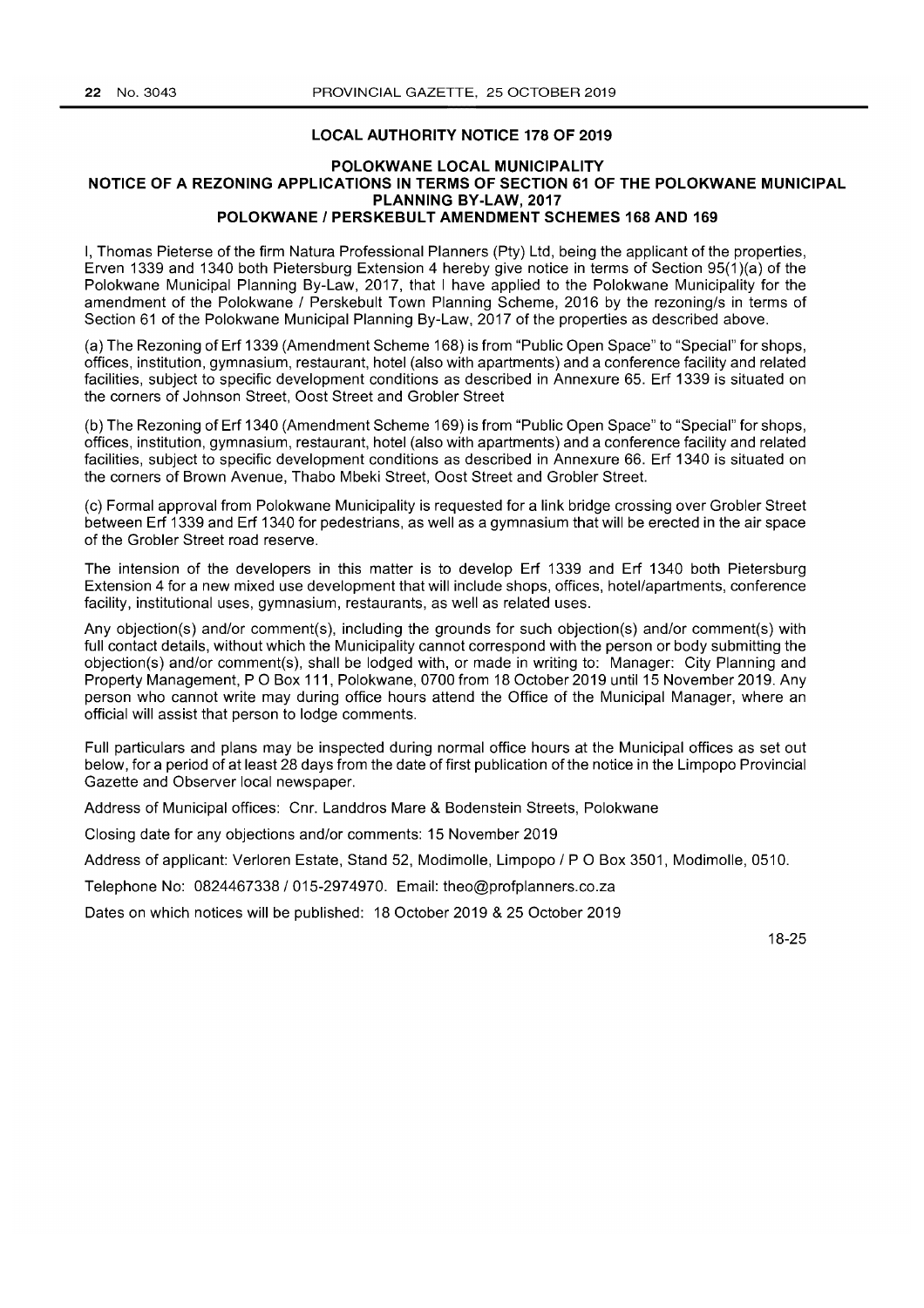#### **PLAASLIKE OWERHEID KENNISGEWING 178 VAN 2019**

#### **POLOKWANE PLAASLIKE BESTUUR KENNISGEWING VIR HERSONERING IN TERME VAN ARTIKEL 61 VAN DIE POLOKWANE MUNISIPALE BEPLANNING BY-WET, 2017 POLOKWANE I PERSKEBULT WYSIGINGSKEMAS 168 EN 169**

Ek, Thomas Pieterse van the firma Natura Professional Planners (Pty) Ltd, die applikant vir die eiendomme, Erwe 1339 en 1340, beide Pietersburg Uitbreiding 4, gee hiermee kennis in terme van Artikel 95(1 )(a) van die Polokwane Munisipale Beplanning By-Wet, 2017, dat ek aansoek gedoen het by Polokwane Munisipaliteit vir die wysiging van die Polokwane / Perskebult Dorpsbeplanningskema, 2016 deur middel van hersonering van die eiendomme soos hierbo beskryf in terme van Artikel 61 van die Polokwane Munisipale Beplanning By-Wet, 2017.

(a) Die hersonering van Erf 1339 (Wysigingskema 168) is vanaf "Openbare Oopruimte" na "Spesiaal" vir winkels, kantore, inrigting, gimnasium, restaurant, hotel (met residensiele eenhede) en n konferensie fasiliteit, met aanverwante gebruike, onderworpe aan spesifieke voorwaardes soos uiteengesit in Bylae 65. Erf 1339 is gelee op die hoeke van Johnson straat, Oost straat en Grobler straat.

(b) Die hersonering van Erf 1340 (Wysigingskema 169) is vanaf "Openbare Oopruimte" na "Spesiaal" vir winkels, kantore, inrigting, gimnasium, restaurant, hotel (met residensiele eenhede) en n konferensie fasiliteit, met aanverwante gebruike, onderworpe aan spesifieke voorwaardes soos uiteengesit in Bylae 66. Erf 1340 is gelee op die hoeke van Brown laan, Thabo Mbeki straat, Oost straat en Grobler straat.

(c) Formele goedkeuring deur Polokwane Munisipaliteit vir n skakelbrug kruising oor Grobler straat tussen Erf 1339 en Erf 1340 vir voetgangers, asook vir n gimnasium wat opgerig gaan word in die lugruim van Grobler straatpadreserve word versoek.

Die oogmerk van die applikant met hierdie aansoek is om Erwe 1339 en 1340 beide Pietersburg Uitbreiding 4 te ontwikkel vir n gemenge gebruik ontwikkeling wat die volgende insluit: winkels, kantore, hotel/residensiele eenhede, konferensie fasiliteit, institusionele gebruike, gimnasium, restaurante en aanverwante gebruike.

Aile besware en/of kommentare, met insluiting van die redes vir sodanige besware en/of kommentare, moet ingedien word met volledige kontak besonderhede, waarsonder die Munisipaliteit nie met die persoon of instansie kan korrespondeer wat die besware en/of kommentare ingedien het nie. Aile besware en/of kommentare moet ingedien word by, of skriftelik gerig word aan die Bestuurder: Stedelike Beplanning en Eiendomsbestuur, Posbus 111, Polokwane, 0700 vanaf 18 Oktober 2019 tot en met 15 November 2019. Enige persoon wat nie kan skryf nie sal tydens kantoor-ure deur 'n amptenaar by die Kantoor van die Munisipale Bestuurder bygestaan word om kommentaar in te dien.

Volledige aansoek besonderhede en planne vir die aansoek/e kan nagegaan word gedurende normale kantoor ure by die Munisipale kantore soos hieronder uiteengesit, vir n periode van ten minste 28 dae, vanaf datum van eerste publikasie van die kennisgewing in die Limpopo Provinsiale koerant en Observer plaaslike koerant.

Adres van die Munisipale kantore: H/v Landdros Mare & Bodenstein Strate, Polokwane.

Sluitings datum vir aile besware en/of kommentare: 15 November 2019

Adres van applikant: Verloren Estate, Gedeelte 52, Modimolle, Limpopo / Posbus 3501, Modimolle, 0510.

Telefoon nommer: 0824467338/015-2974970, Epos: theo@profplanners.co.za

Datums waarop die kennisgewing gepubliseer word: 18 Oktober 2019 & 25 Oktober 2019

18-25

# **LOCAL AUTHORITY NOTICE 181 OF 2019**

I, Theo Kotze, as the agent of the owner of the properties mentioned below, hereby give notice that I have applied to the Makhado Municipality, in terms of the Makhado Spatial Planning, Land Development and Land Use Management By-law (2016), for the following: i) MAKHADO AMENDMENT SCHEME 358: Rezoning of Erf 3262 Louis Trichardt Ext 4 (44 Third Street) from "Institutional" to "Industrial 2" forthe purpose of a manufacturing plant. Owner: Viraja Trading (Pty) Ltd. ii) MAKHADO AMENDMENT SCHEME 361: Rezoning of Erf 389 Louis Trichardt (51 Joubert Street) from "Institutional" to "Special" for overnight accommodation. Owner: Mr. H.J. Roux. iii) Application for the relaxation of building lines on Erf 389 Louis Trichardt (76 Munnik Street) to accommodate existing and proposed structures on the property. Owner: Ndia Holdings (Pty) Ltd, Clivia Lodge. iv) MAKHADO AMENDMENT SCHEME 359: Rezoning of Erf 1953 Louis Trichardt Ext. 2 (Baobab Avenue) from "Municipal" to "Business 1" in order to use the property for higher density residential purposes. v) MAKHADO AMENDMENT SCHEME: Rezoning of Erf Erf 616 Louis Trichardt (57 Kleynhans street) from "Residential 1" to "Residential 3" with simultaneous application in terms of Clause 23 of the Makhado Land Use Scheme 2009 to increase the permitted density to 65 units per hectare. Owner: PRAVIR PROP INV PTY LTD (Reg no: 199600216307). Particular of the applications will lie for inspection during normal office hours atthe office of the Director, Municipal Secretariat, 1st floor, Civic centre, 83 Krogh street, Louis Trichardt, for a period of 30 days from 25 October 2019. Any objections/representations must be lodged with or made in writing, or verbally if unable to write, to the Municipal Manager, at the above-mentioned address or posted to Private Bag X2596, Louis Trichardt, 0920 on or before the closing date for the submission of objections/representations, quoting the above mentioned application description and/or amendment scheme number, the objector's interest in the matter, the ground(s) ofthe objection/representation, the objector's erfnumber and phone numbers and address. CLOSING DATE FOR SUBMISSION OF OBJECTIONS/REPRESENTATIONS: 25 November 2019. AGENT: DEVELOPLAN TOWN PLANNERS, P.O. Box 1883, Polokwane, 0700. Fax: 086 218 3267. Email: tecoplan@mweb.co.za.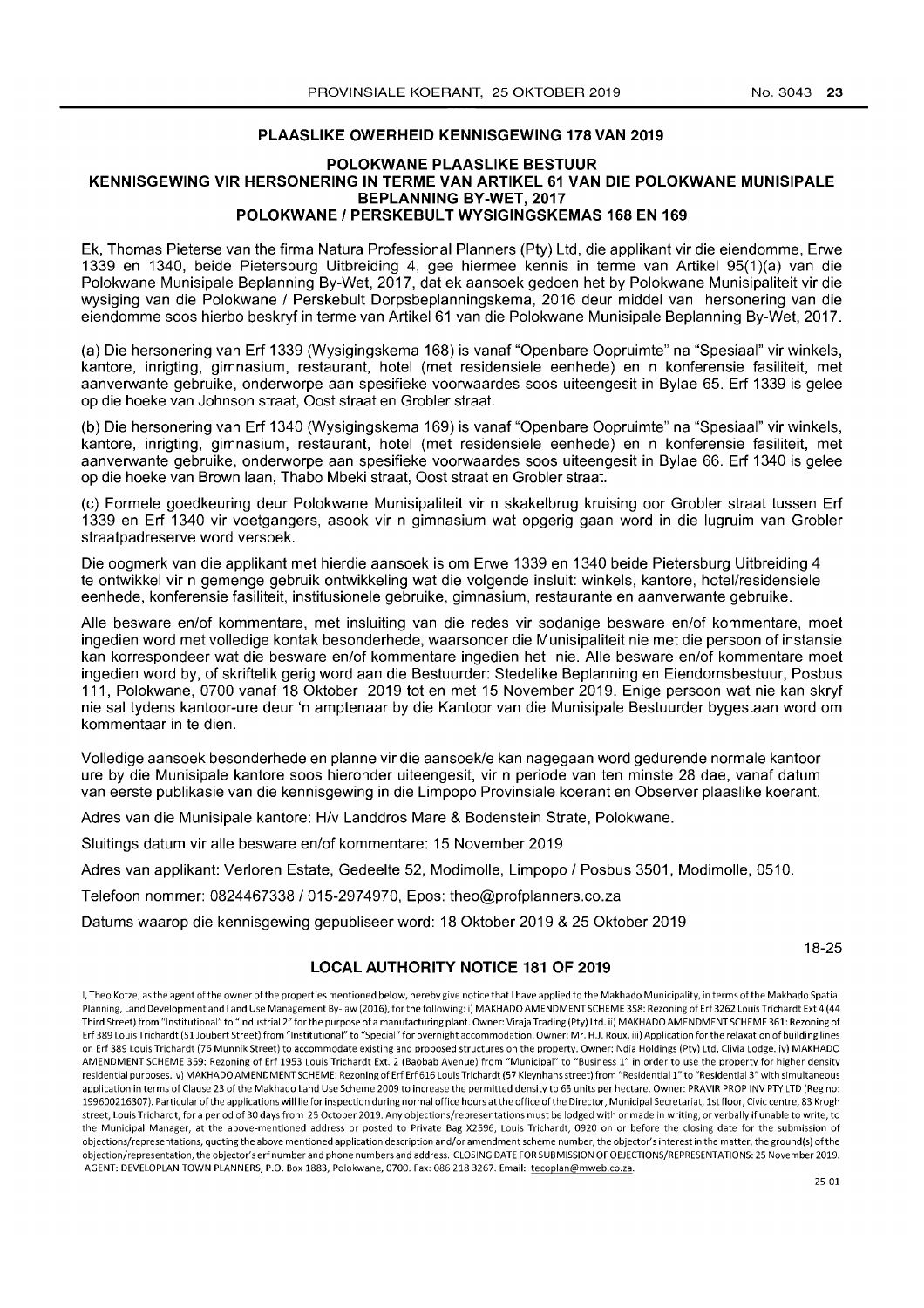#### PLAASLIKE OWERHEID KENNISGEWING 181 VAN 2019

Ek, Theo Kotze, as die agent van die eienaar van ondergemelde eiendomme, gee hiermee kennis dat ek aansoek gedoen het by die Makhado Munisipaliteit, in terme van die Makhado Ruimtelikebeplanning, Grondontwikkeling en Groondgebruikbestuur By-wet (2016), vir die volgende: i) MAKHADO WY51GING5KEMA 358: Hersoneringvan Erf 3262 Louis Trichardt Uitbr. 4 (Derdestraat 44) vanaf "Institusioneel" na "Industrieel 2" met die doel van 'n vervaardigingsperseel. Eienaar: Viraja Trading (Pty) Ltd. ii) MAKHADO WYSIGINGSKEMA 361: Hersonering van die Restant van Erf 345 Louis Trichardt (Joubertstraat 51) vanaf "Institusioneel" na "Spesiaal" vir oornag akkommodasie. Eienaar: Mnr. H.J. Roux. iii) Aansoek vir die verslapping van boulyne op Erf 389 Louis Trichardt (Munnikstraat 76) om bestaande en beoogde strukture te akkommodeer. Eienaar: Ndia Holdings (Pty) Ltd, Clivi a Lodge. iv) MAKHADO WY51GING5KEMA 359: Hersoneringvan Erf 1953 Louis Trichardt Uitbr. 2 (Baobablaan) vanaf "Munisipaal" na "Besigheid 1" met die doel om die perseel vir hoer digtheid residensiele doeleindes te gebruik. v) MAKHADO WY5IGING5KEMA: Hersonering van Erf 616 Louis Trichardt (57 Kleynhansstraat) vanaf IIResidensieell <sup>11</sup>na "ResidensieeI3((. Gelyktydig daarmee saam word oak aansoek gedoen in terme van Klousule 23 van die Makhado Grondgebruikskema 2009 om die toegelate digtheid op die perseel te verhoog na 65 eenhede per hektaar. Eienaar: PRAVIR PROP INV PTY LTD (Reg no: 199600216307). Besonderhede van voormelde aansoeke Ie ter insae gedurende gewone kantoorure by die kantoor van die Direkteur, Munisipale sekretariaat, 1 ste vloer, Burgersentrum, 83 Kroghstraat, Louis Trichardt, vir 'n tydperk van 30 dae vanaf 25 Oktober 2019. Enige beswaar/vertoe moet hetsy skriftelik of mondelings (indien u nie kan skryf nie), by oftot die Munisipale Bestuurder voor die sluitingsdatum vir die indiening van sodanige besware/vertoe by bovermelde adres of by Privaatsak X2S96, Louis Trichardt, 0920 ingedien of gerig word, tesame met vermelding van bogenoemde beskrywing van die aansoek en/of wysigingskemanommer, die beswaarmaker se belang in die saak, die grond(e) van die beswaar/vertoë, die beswaarmaker se erfnommer en telefoonnommer(s) en adres. 5LUITING5DATUM VIR DIE INDIENING VAN BE5WARE/VERTOE: 25 November 2019. AGENT: DEVELOPLAN 5TAD5BEPLANNER5, P05BU5 1883, POLOKWANE, 0700, TEL. 015-2914177 FAK5: 0862183267. tecoplan@mweb.co.za.

25-01

#### LOCAL AUTHORITY NOTICE 182 OF 2019

# POLOKWANE LOCAL MUNICIPALITY NOTICE OF A REZONING APPLICATION IN TERMS OF SECTION 61 OF THE POLOKWANE MUNICPAL PLANNING BY-LAW, 2017, AMENDMENT SCHEME NO: 195

I/We, Matete and Associates Consultants, being the agent of the owner of property Erf Portion 02 of Erf 641, Polokwane hereby give notice in terms of section 95(1 )(a) of the Polokwane Municipal Planning By-law, 2017,that I/we have applied to Polokwane Municipality for the amendment of the applicable Land Use Scheme/or Town planning Scheme, by rezoning in terms of section 61 of the Polokwane Municipal Planning By-law, 2017, of the property as described above from Residential 1 to Business 4 with Clause 32 for Special Use for a Place of Instruction.

Any objections and/or comments, including the grounds for such objections and/or comments with full contact details and shall be lodged with, or made in writing to: Manager: City Planning and Property Management, PO Box 111, Polokwane, 0700 within 28 days from 25 October 2019 (1st date of the publication)

Full particulars and plans (if any) may be inspected during normal office hours at the Municipal offices (Cnr Landdros Mare and Bodenstein Street, Polokwane, for a period of 28 days from the  $1<sup>st</sup>$  date of publication of the notice.

Address of the Applicant: 100 Marshall Street, Office 4 Kruger Park, Polokwane, 0699 PO Box 339, Bendor Park, 0713 Telephone no: 015291 1425

Cell: 078581 7466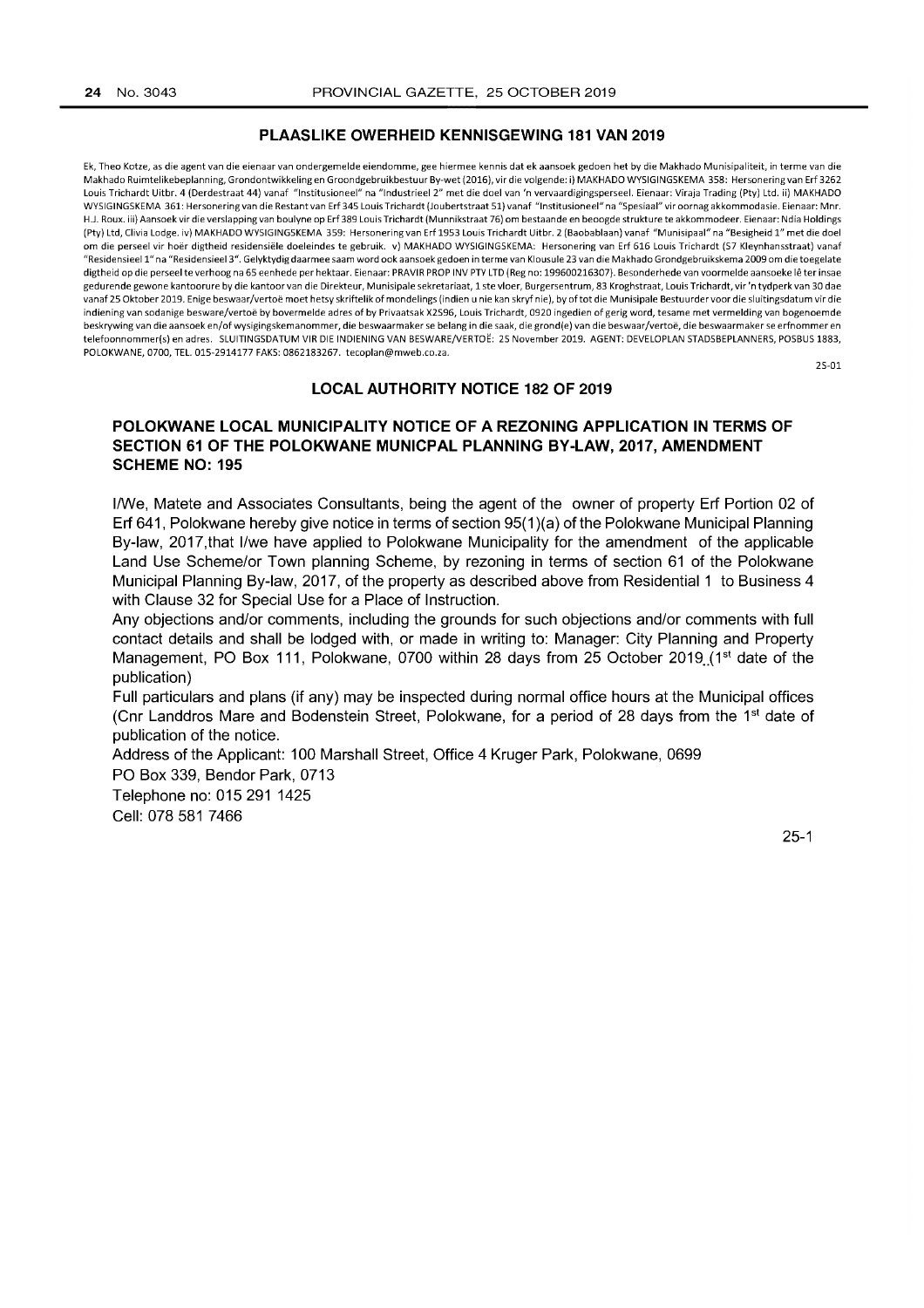# PLAASLIKE OWERHEID KENNISGEWING 182 VAN 2019

# POLOKWANE PLAASLIKE MUNISIPALITEIT KENNISGEWING VAN 'N HERSONERING AANSOEK INGEVOLGE ARTIKEL 61 VAN DIE POLOKWANE MUNICPAL BEPLANNING VERORDENING, 2017, WYSIGINGSKEMA NO: 195

Ek/ons, Matete and Associates Consultants, synde die agent van die eienaar van eiendom Erf Gedeelte 02 van Erf 641, Polokwane gee hiermee ingevolge artikel 95 (1) (a) van die Polokwane Munisipale Beplanningverordening, 2017, dat ek/ons op Polokwane Munisipaliteit aansoek gedoen het vir die wysiging van die toepaslike Grondgebruikskema/of dorpsbeplanningskema, deur Hersonering in terme van artikel 61 van die Polokwane Munisipale Beplanning verordening, 2017, van die eiendom soos hierbo beskryf vanaf Residensieel 1 na Besigheid 4 met Klousule 32 vir spesiale gebruik vir 'n Plek van onderrig.

Enige besware en/of kommentaar, met inbegrip van die redes vir sodanige besware en/of kommentaar met volledige kontakbesonderhede, en moet skriftelik by of tot: Bestuurder: Stadsbeplanning en Eiendomsbestuur, Posbus 111, Polokwane, 0700, ingedien word binne 28 dae vanaf Oktober 252019 (1ste datum van publikasie)

Volledige besonderhede en planne (as daar is) kan gedurende gewone kantoorure by die Munisipale Kantore (h Landdros Marestraat Merrie en Bodenstein, Polokwane, vir 'n tydperk van 28 dae vanaf die 1 ste datum van publikasie van die kennisgewing besigtig word.

Adres van die applikant: 100 Marshall straat, kantoor 4 Kruger Park, Polokwane, 0699 PO Box 339, Bendor Park, 0713

Telefoon No: 015291 1425 Sel: 078 581 7466

25-1

## LOCAL AUTHORITY NOTICE 183 OF 2019

# POLOKWANE LOCAL MUNICIPALITY

# NOTICE OF A REZONING APPLICATIONIN TERMS OF SECTION 61 OF

# THE POLOKWANE MUNICIPAL PLANNING BY-LAW, 2017

I/We Kganya Development Specialist, being the applicant of Erf 1073 Seshego Zone 4 hereby give notice in terms of section 95(1) (a) of the Polokwane Municipal Planning By-Law, 2017, that I/We have applied to Polokwane Municipality for the amendment of the applicable Land Use Scheme/or Town Planning Scheme, by the rezoning in terms of section 61 of the Polokwane Municipal By-Law, of the property as described above. The property is situated at New Era Drive. The rezoning is from "Residential 1" to "Special" for the purposes of erecting medical consulting rooms. Any objection(s) and/or comment(s),including the grounds for such objection(s) and/or comment(s) with full contact details, without which the Municipality cannot correspond with the person or body submitting the objection(s) and/or comment(s) ,shall be lodged with, or made in writing to :Manager :City Planning and Property Management ,PO Box 111 ,Polokwane,0700 from 25 October 2019 .Full particulars and plans (if any) may be inspected during normal office hours at the Municipal offices as set out below, , for a period of 28 days from 25 October 2019.Please submit comments in writing to :The Manager City Planning and Property Management, 2<sup>nd</sup> Floor Civic Centre, Landros Mare Street ,Polokwane, 0700.

Address of the applicant: PO BOX 7583, Namakgale, 1391

Telephone No: 0834558615

Date on which notice will be published: 25 October 2019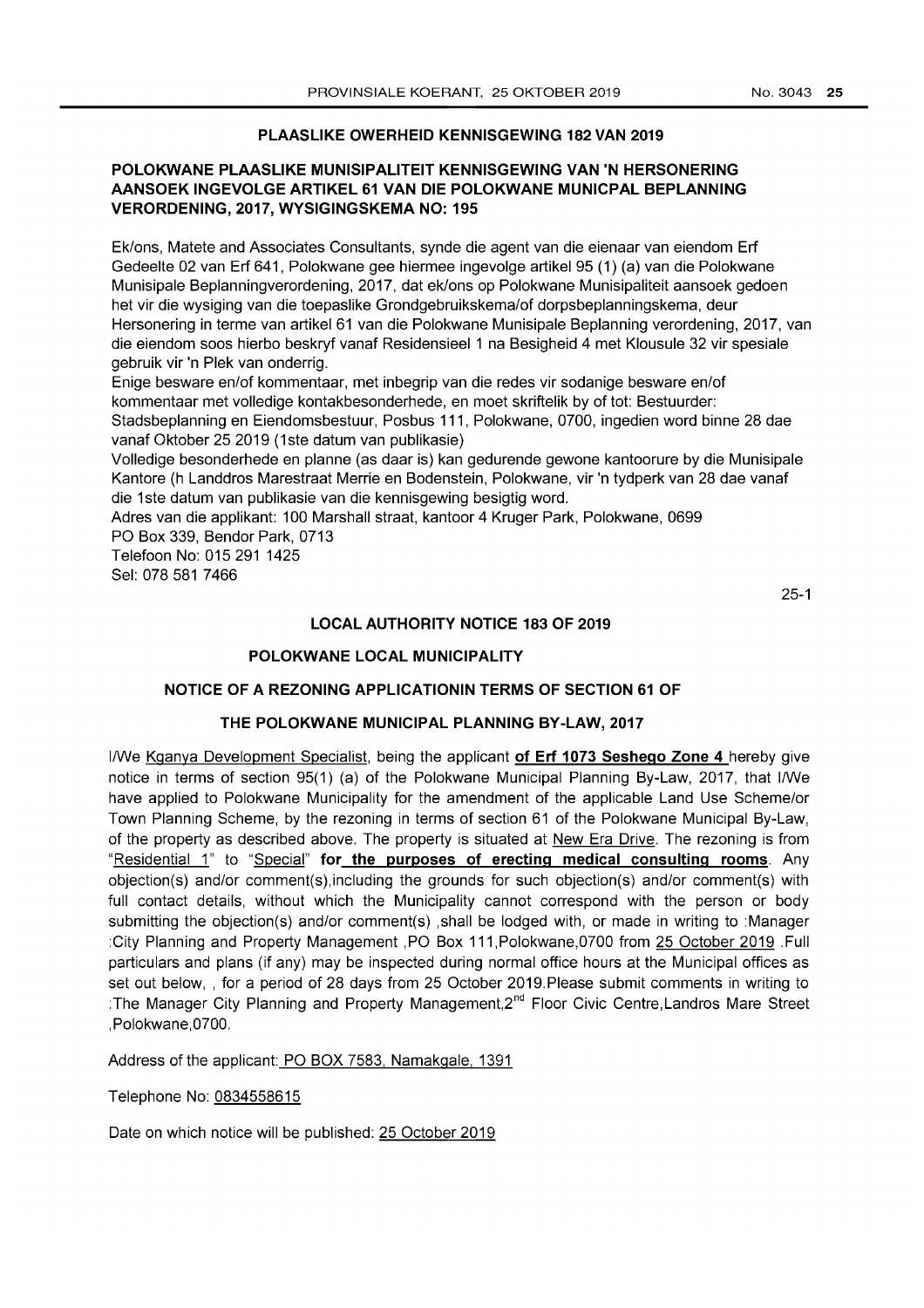# **PLAASLIKE OWERHEID KENNISGEWING 183 VAN 2019**

# **POLOKWANE PLAASLIKE MUNISIPALITEIT**

# **KENNISGEWING VAN 'N HERSONERENDE TOEDIENING TERME VAN ARTIKEL 61 VAN**

## **DIE POLOKWANE MUNISIPALE BEPLANNINGSBEPLANNING, 2017**

Ek / ons Kganya-ontwikkelingspesialis. synde die aansoeker van **Erf 1073 Seshego Zone** 4, gee hiermee ingevolge artikel 95 (1) (a) van die Polokwane Munisipale Beplanningsverordening, 2017 kennis dat ek / ons het by Polokwane Munisipaliteit aansoek gedoen vir die wysiging van die toepaslike Grondgebruikskema / of Stadsbeplanningskema, deur die hersonering in terme van artikel 61 van die Polokwane Munisipale Verordening, van die eiendom soos hierbo beskryf. Die eiendom is in New Era Drive geleë. Die hersonering is van "Residensieel 1" na "Spesiaal" vir die oprigting van **mediese spreekkamers.Enige** besware (s) en / of kommentaar (s), met inbegrip van die gronde vir sodanige besware (s) en / of kommentaar (s) met volledige kontakbesonderhede, waarsonder die munisipaliteit nie kan ooreenstem met die persoon of liggaam wat die beswaar (s) indien nie ) en / of kommentaar (te), moet by die Bestuurder: Stadsbeplanning en Eiendomsbestuur, Posbus 111, Polokwane, 0700 vanaf 25 Oktober 2019 . Volledige besonderhede en planne (as daar is) kan gedurende gewone kantoorure by die Munisipale kantore, soos hieronder uiteengesit, geïnspekteer word vir 'n periode van 28 dae vanaf 25 Oktober 2019. Lewer kommentaar skriftelik by: Die Bestuurder Stadsbeplanning en Eiendomsbestuur, 2de Verdieping Burgersentrum, Landros Marestraat, Polokwane, 0700.

Adres van die aansoeker: Posbus 7583, Namakgale, 1391

Telefoonnommer: 0834558615

Datum waarop kennisgewing gepubliseer moet word: 25 Oktober 2019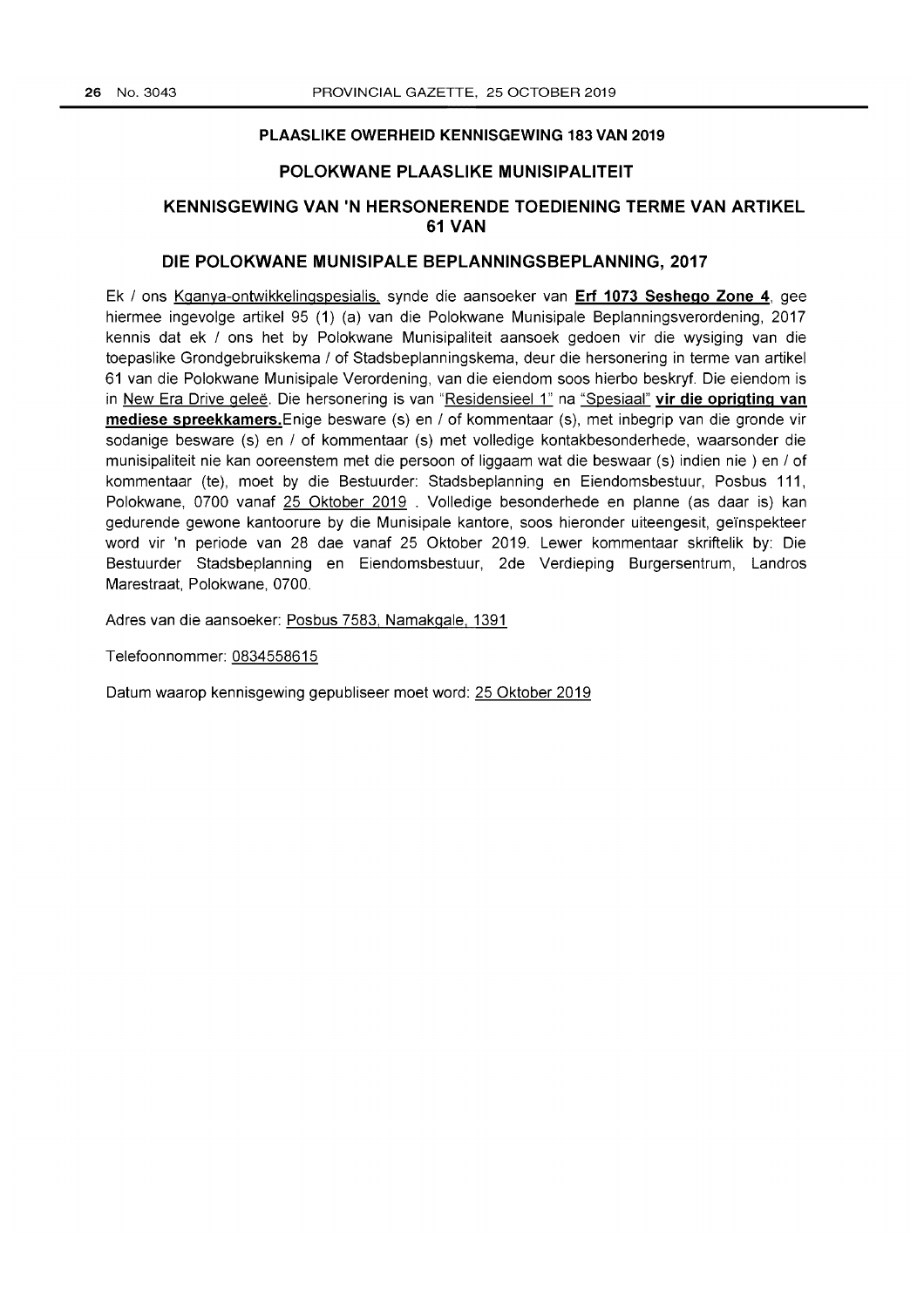# **LOCAL AUTHORITY NOTICE 184 OF 2019**

# **POLOKWANE LOCAL MUNICIPALITY**

# **NOTICE OF A REZONING APPLICATIONIN TERMS OF SECTION 61 OF**

# **THE POLOKWANE MUNICIPAL PLANNING BY-LAW, 2017**

l!We Kganya Development Specialist, being the applicant **of Portion 3 of Erf 751 Pietersburg**  hereby give notice in terms of section 95(1) (a) of the Polokwane Municipal Planning By-Law, 2017, that I/We have applied to Polokwane Municipality for the amendment of the applicable Land Use Scheme/or Town Planning Scheme, by the rezoning in terms of section 61 of the Polokwane Municipal By-Law, of the property as described above. The property is situated at 73A BURGER STREET. The rezoning is from "Residential 1" to "Special" **for the purposes of erecting medical consulting** rooms. Any objection(s) and/or comment(s),including the grounds for such objection(s) and/or comment(s) with full contact details, without which the Municipality cannot correspond with the person or body submitting the objection(s) and/or comment(s) ,shall be lodged with, or made in writing to :Manager :City Planning and Property Management ,PO Box 111, Polokwane, 0700 from 25 October 2019 .Full particulars and plans (if any) may be inspected during normal office hours at the Municipal offices as set out below, , for a period of 28 days from 25 October 2019.Please submit comments in writing to :The Manager City Planning and Property Management, 2<sup>nd</sup> Floor Civic Centre, Landros Mare Street ,Polokwane,0700 .

Address of the applicant: PO BOX 7583, Namakgale, 1391

Telephone No: 0834558615

Date on which notice will be published: 25 October 2019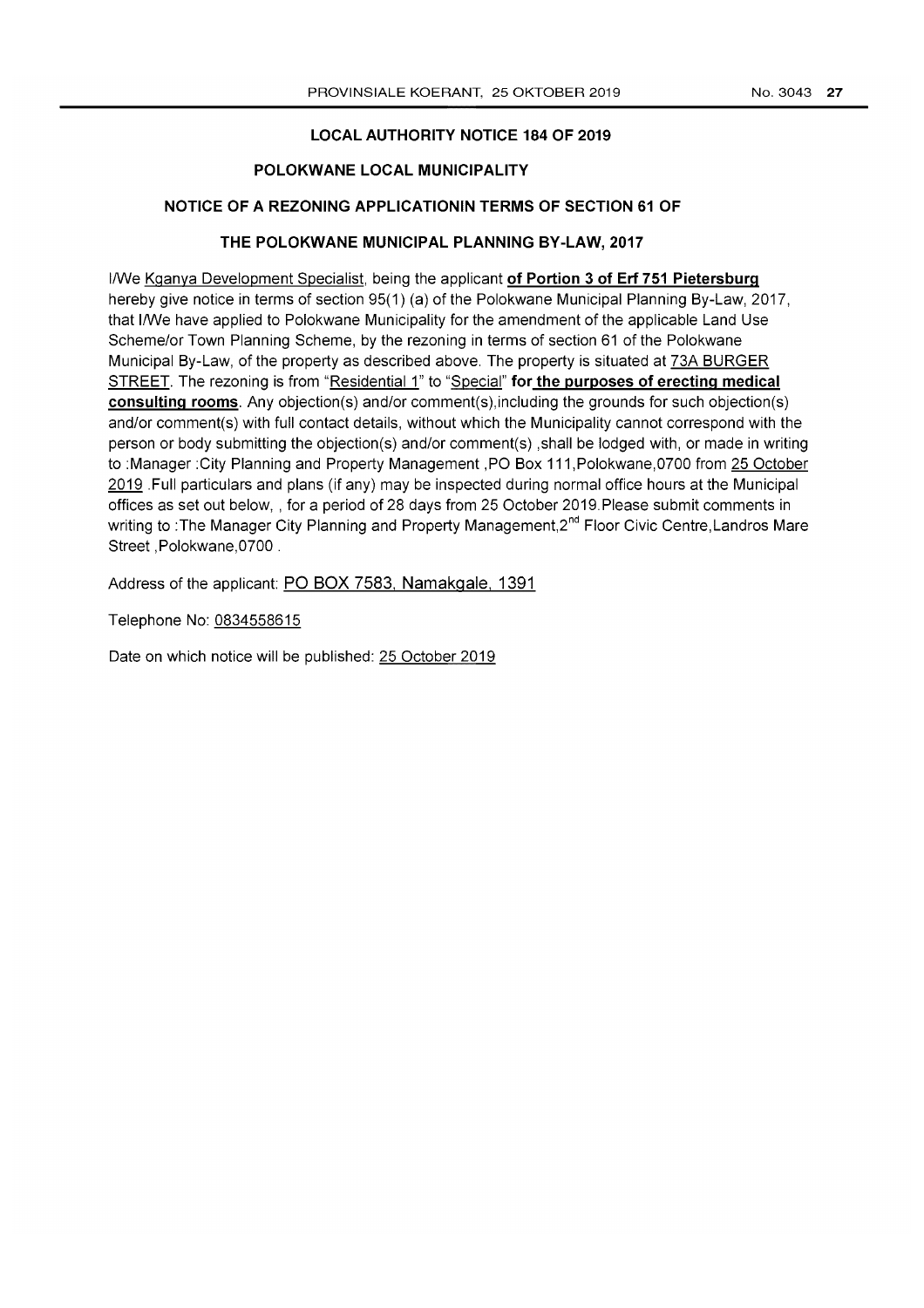# **PLAASLIKE OWERHEID KENNISGEWING 184 VAN 2019**

# **POLOKWANE PLAASLIKE MUNISIPALITEIT**

# **KENNISGEWING VAN 'N HERSONERENDE TOEDIENING TERME VAN ARTIKEL 61 VAN**

#### **DIE POLOKWANE MUNISIPALE BEPLANNINGSBEPLANNING, 2017**

Ek / ons Kganya-ontwikkelingspesialis, synde die aansoeker van Gedeelte 3 van Erf 751 Pietersburg, gee hiermee ingevolge artikel 95 (1) (a) van die Polokwane Munisipale Beplanningsverordening, 2017 kennis dat ek / ons het by Polokwane Munisipaliteit aansoek gedoen vir die wysiging van die toepaslike Grondgebruikskema / of Stadsbeplanningskema, deur die hersonering in terme van artikel 61 van die Polokwane Munisipale Verordening, van die eiendom soos hierbo beskryf. Die eiendom is in 73A BURGERSTRAAT. Die hersonering is van "Residensieel 1 " na "Spesiaal" **vir die oprigting van mediese spreekkamers.Enige** besware (s) en / of kommentaar (s), met inbegrip van die gronde vir sodanige besware (s) en / of kommentaar (s) met volledige kontakbesonderhede, waarsonder die munisipaliteit nie kan ooreenstem met die persoon of liggaam wat die beswaar (s) indien nie ) en / of kommentaar (te), moet by die Bestuurder: Stadsbeplanning en Eiendomsbestuur, Posbus 111, Polokwane, 0700 vanaf 25 Oktober 2019 . Volledige besonderhede en planne (as daar is) kan gedurende gewone kantoorure by die Munisipale kantore, soos hieronder uiteengesit, geïnspekteer word vir 'n periode van 28 dae vanaf 25 Oktober 2019. Lewer kommentaar skriftelik by: Die Bestuurder Stadsbeplanning en Eiendomsbestuur, 2de Verdieping Burgersentrum, Landros Marestraat, Polokwane, 0700.

Adres van die aansoeker: Posbus 7583, Namakgale, 1391

Telefoonnommer: 0834558615

Datum waarop kennisgewing gepubliseer moet word: 25 Oktober 2019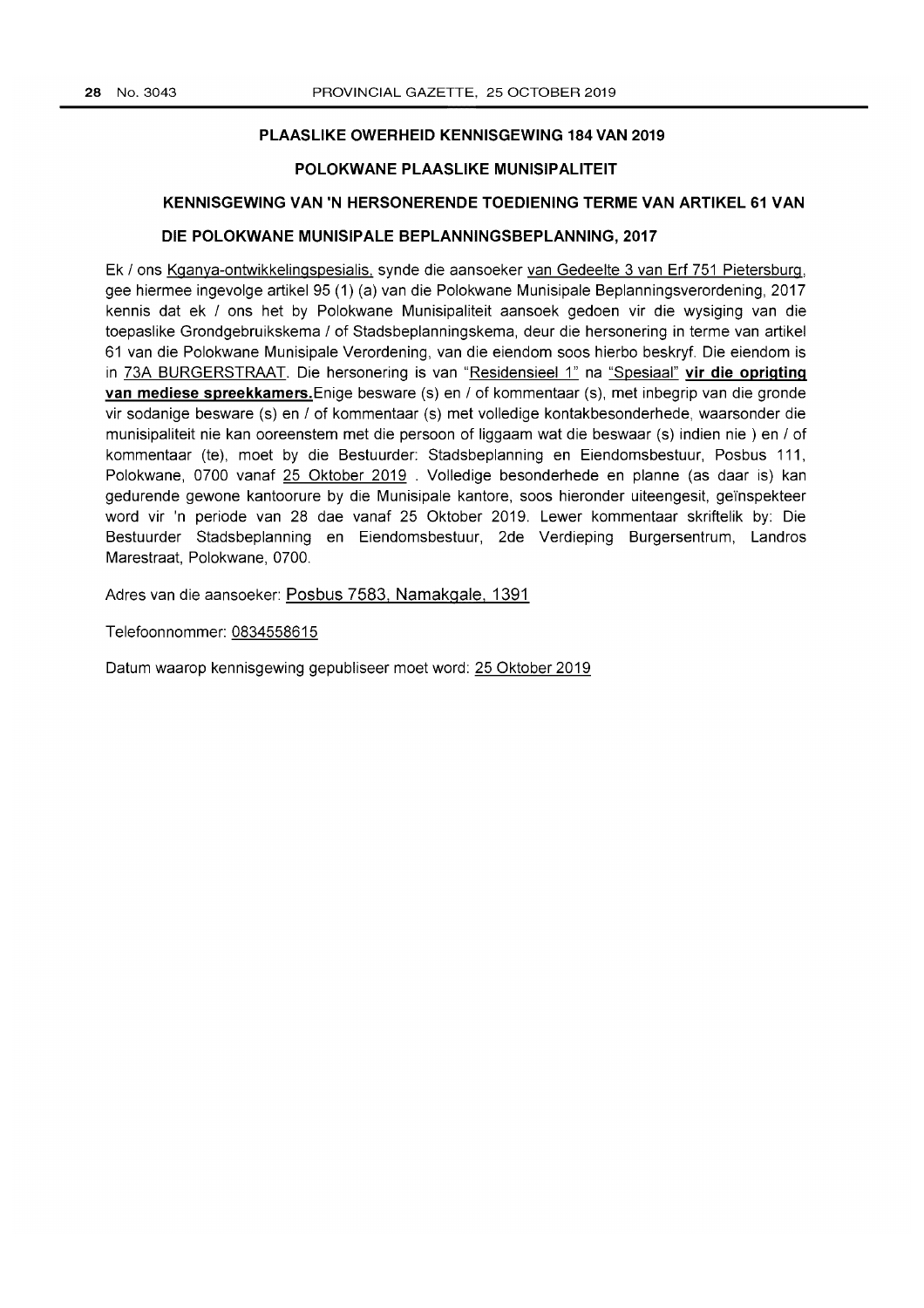# **LOCAL AUTHORITY NOTICE 185 OF 2019**

# **POLOKWANE LOCAL MUNICIPALITY**

# **NOTICE OF A REZONING APPLICATIONIN TERMS OF SECTION 61 OF**

## **THE POLOKWANE MUNICIPAL PLANNING BY-LAW, 2017**

l!We Kganya Development Specialist, being the applicant of **Remaining Extent of Portion 1 of Erf 131** hereby give notice in terms of section 95(1) (a) of the Polokwane Municipal Planning By-Law, 2017, that I/We have applied to Polokwane Municipality for the amendment of the applicable Land Use Scheme/or Town Planning Scheme, by the rezoning in terms of section 61 of the Polokwane Municipal By-Law, of the property as described above. The property is situated at 15 General Joubert Street Pitersburg.The rezoning is from "Residential 1" to "Business 2" **for the purposes of erecting shop and offices.** Any objection(s) and/or comment(s), including the grounds for such objection(s) and/or comment(s) with full contact details, without which the Municipality cannot correspond with the person or body submitting the objection(s) and/or comment(s) ,shall be lodged with, or made in writing to :Manager :City Planning and Property Management ,PO Box 111, Polokwane, 0700 from 25 October 2019. Full particulars and plans (if any) may be inspected during normal office hours at the Municipal offices as set out below, for a period of 28 days from 25 October 2019.Please submit comments in writing to :The Manager City Planning and Property Management, 2<sup>nd</sup> Floor Civic Centre, Landros Mare Street ,Polokwane,0700

Address of the applicant: PO BOX 7583. Namakgale, 1391

Telephone No: 0834558615

Date on which notice will be published: 25 October 2019